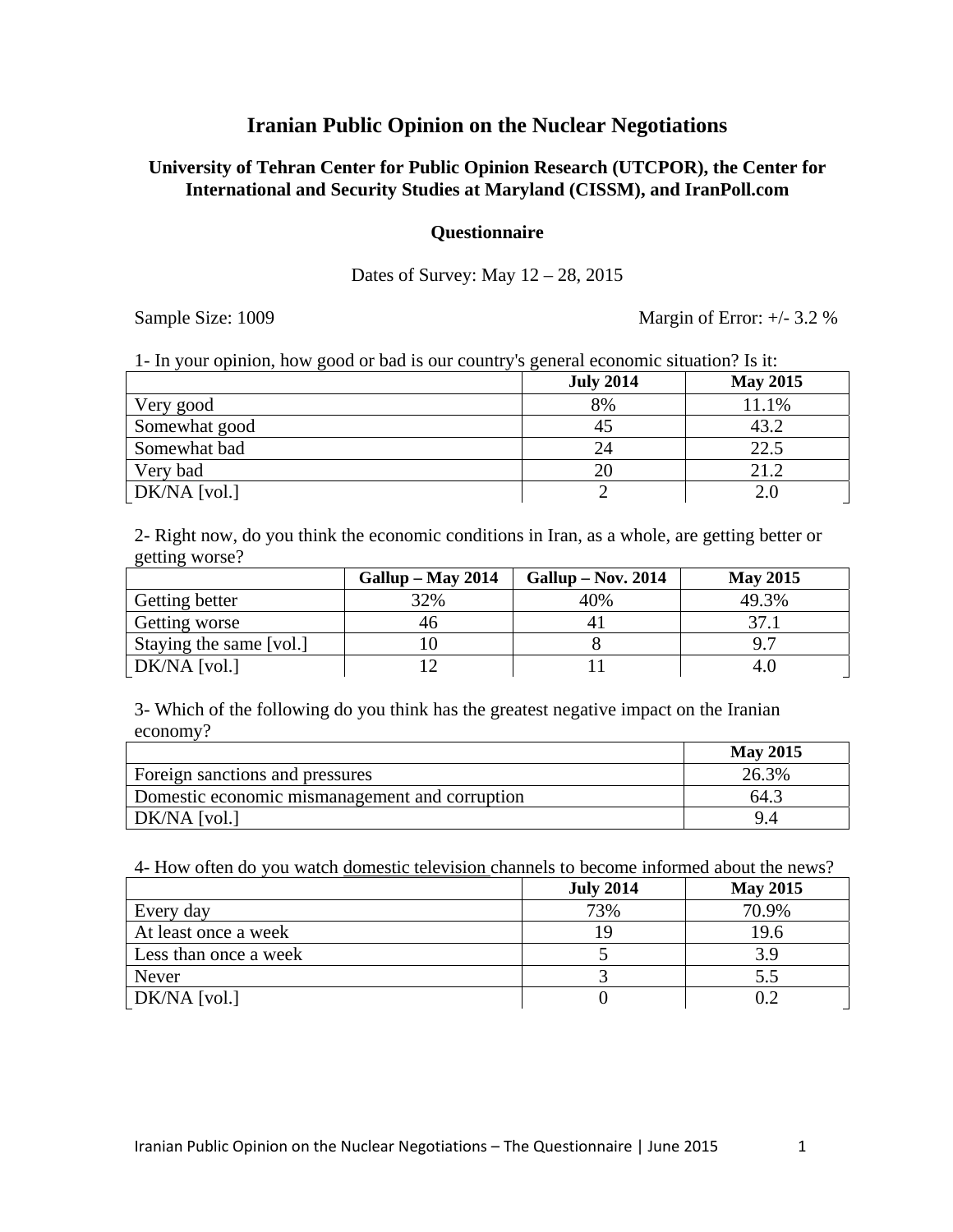| 5- How often do you use the internet to become informed about the news? |
|-------------------------------------------------------------------------|
|-------------------------------------------------------------------------|

|                       | <b>July 2014</b> | <b>May 2015</b> |
|-----------------------|------------------|-----------------|
| Every day             | 14%              | 16.7%           |
| At least once a week  | 14               | 16.9            |
| Less than once a week |                  | 10.4            |
| Never                 |                  | 55.8            |
| DK/NA [vol.]          |                  |                 |

6- How often do you watch satellite television channels to become informed about the news?

|                       | <b>July 2014</b> | <b>May 2015</b> |
|-----------------------|------------------|-----------------|
| Every day             | 13%              | 16.6%           |
| At least once a week  |                  | 10.0            |
| Less than once a week |                  | 8.4             |
| Never                 | 69               | 64.9            |
| DK/NA [vol.]          |                  |                 |

[This was an open-ended question.]

7- Now in recent years, what has been our country's most important achievement?

|                                                                                 | <b>May 2015</b> |
|---------------------------------------------------------------------------------|-----------------|
| Nuclear related advancements                                                    | 39.6%           |
| Increased security and military might of Iran                                   | 11.3            |
| Advancements in medicine, science, and technology (not specifically<br>nuclear) | 10.7            |
| Improvements in the economic condition of the country                           | 7.5             |
| Improved foreign policy                                                         | 4.1             |
| Independence and resistance against foreign pressures                           | 2.1             |
| Cultural or social improvements                                                 | 1.9             |
| Increased Iranian influence in the region and/or the world                      | 0.7             |
| Increased civil liberties and democracy                                         | 0.5             |
| Nothing                                                                         | 4.4             |
| Other                                                                           | 3.2             |
| DK/NA                                                                           | 14.1            |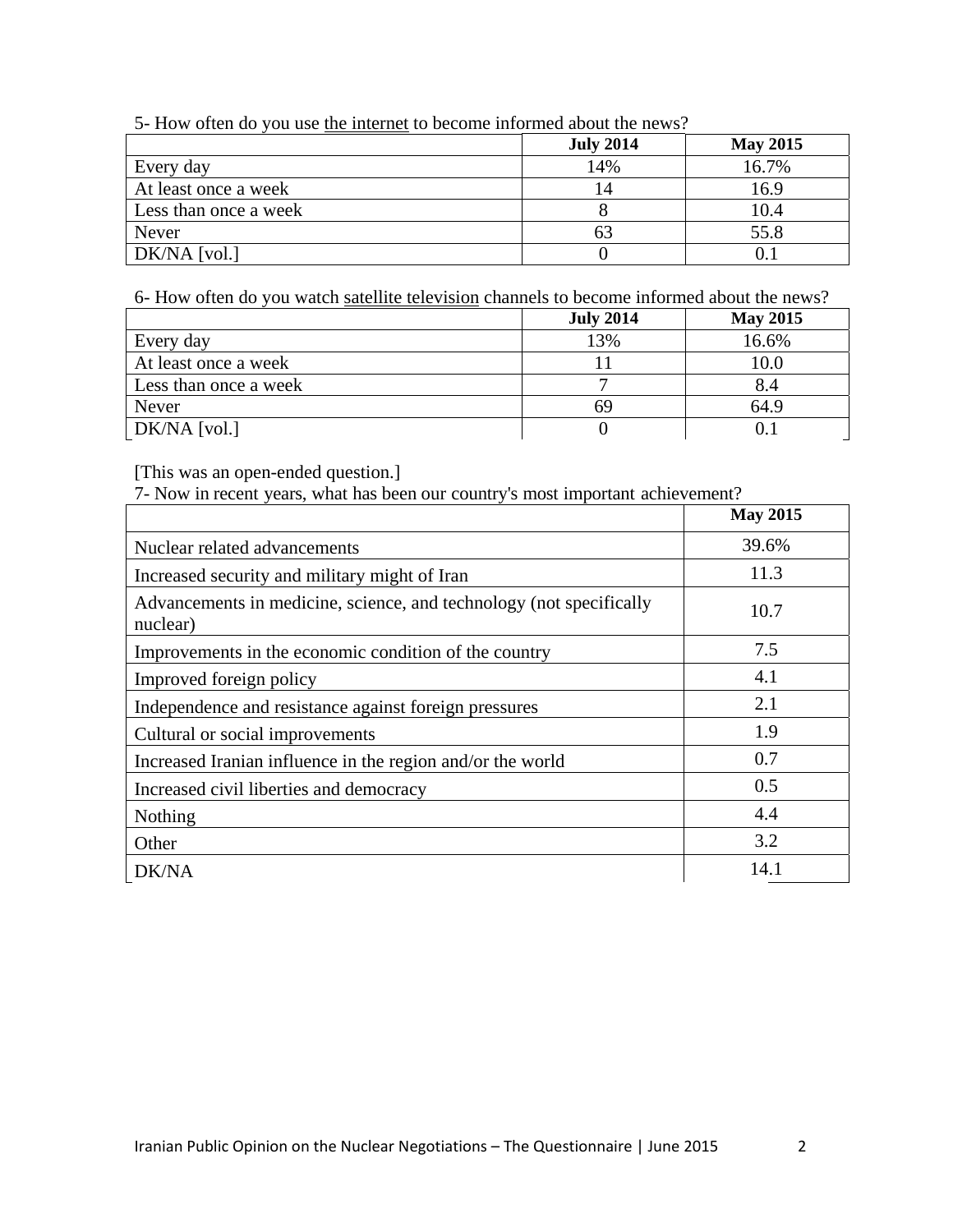[This was an open-ended question.]

8- In your opinion, what is the most important challenge that our country should currently address?

|                                                                | <b>May 2015</b> |
|----------------------------------------------------------------|-----------------|
| Unemployment                                                   | 32.5%           |
| Inflation                                                      | 10.6            |
| Other Economic problems                                        | 14.5            |
| Sanctions, foreign pressure, isolation, threat of war          | 9.1             |
| Corruption and lack of rule of law                             | 5.4             |
| Various social problems (Addiction, divorce, etc.)             | 4.4             |
| Erosion of religious values in the society                     | 3.7             |
| Incompetence of officials                                      | 3.1             |
| Problems related to rural areas and Iran's agricultural sector | 1.9             |
| Lack of civil liberties and democracy                          | 1.0             |
| <b>Nothing</b>                                                 | 0.4             |
| Other                                                          | 3.0             |
| DK/NA                                                          | 10.6            |

10- In your opinion, how successful or unsuccessful has President Rouhani been thus far in doing each of the items that I will be reading to you?

10.1- First, how successful or unsuccessful has President Rouhani been in "Improving the economic situation of our country." Has he been:

|                       | <b>May 2015</b> |
|-----------------------|-----------------|
| Very successful       | 14.7%           |
| Somewhat successful   | 56.2            |
| Somewhat unsuccessful | 17.1            |
| Very unsuccessful     | 8.8             |
| DK/NA [vol.]          |                 |

#### 10.2) How about: Reducing unemployment

|                       | <b>May 2015</b> |
|-----------------------|-----------------|
| Very successful       | 3.5%            |
| Somewhat successful   | 38.3            |
| Somewhat unsuccessful | 24.5            |
| Very unsuccessful     | 28.6            |
| DK/NA [vol.]          | 5.2             |

#### 10.3) How about: Increasing civil liberties

|                       | <b>May 2015</b> |
|-----------------------|-----------------|
| Very successful       | 12.9%           |
| Somewhat successful   | 51.0            |
| Somewhat unsuccessful | 14.2            |
| Very unsuccessful     | י ה             |
| DK/NA [vol.]          | 14.7            |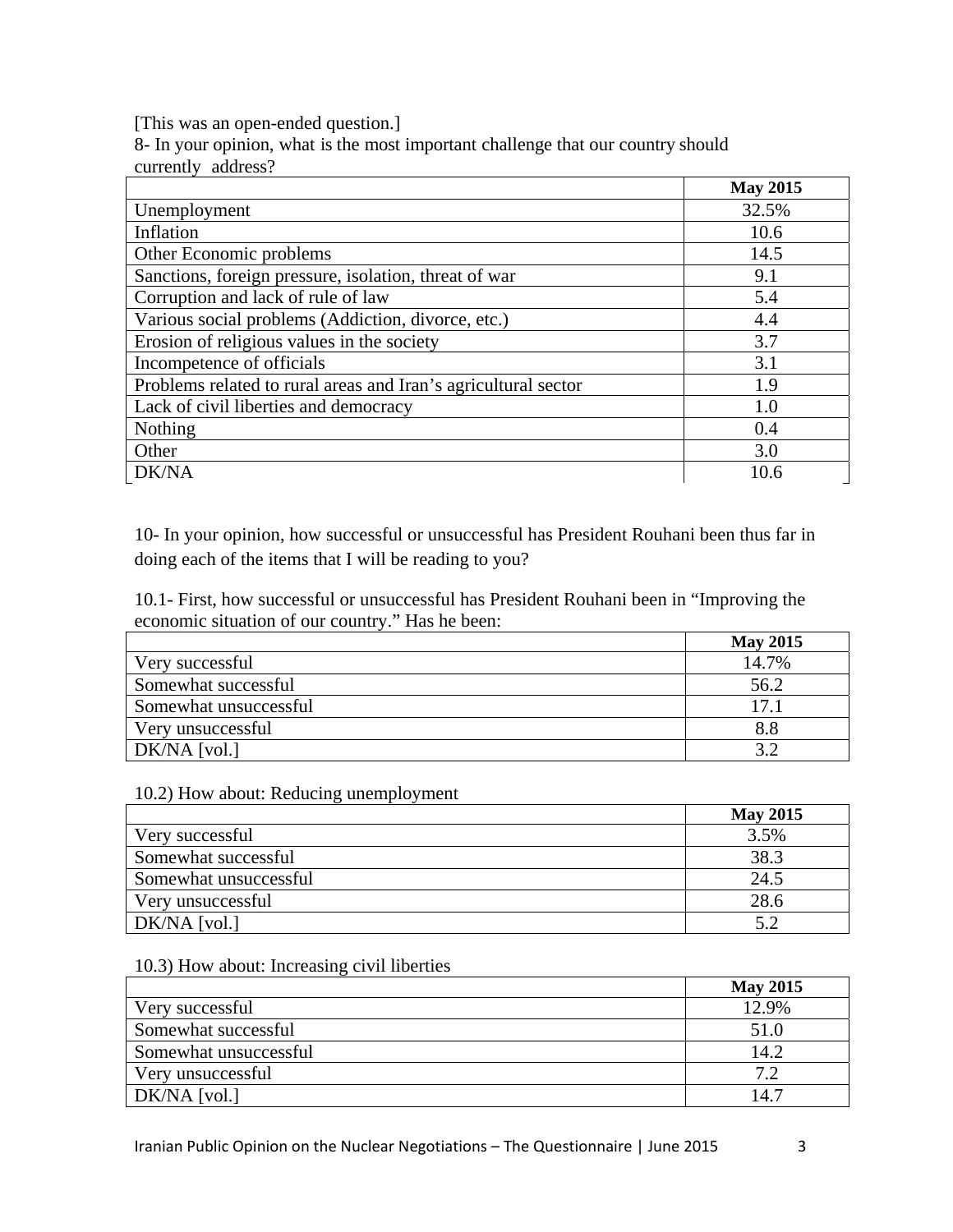# 10.4) How about: Improving the security situation of our country

|                       | <b>May 2015</b> |
|-----------------------|-----------------|
| Very successful       | 45.7%           |
| Somewhat successful   | 40.6            |
| Somewhat unsuccessful | 5.9             |
| Very unsuccessful     | 4.3             |
| DK/NA [vol.]          |                 |

# 10.5) How about: Improving Iran's relation with European countries

|                       | <b>May 2015</b> |
|-----------------------|-----------------|
| Very successful       | 30.1%           |
| Somewhat successful   | 52.3            |
| Somewhat unsuccessful | 5.6             |
| Very unsuccessful     |                 |
| $DK/NA$ [vol.]        | 8.9             |

# 10.6) How about: Reducing sanctions

|                       | <b>May 2015</b> |
|-----------------------|-----------------|
| Very successful       | 14.5%           |
| Somewhat successful   | 55.4            |
| Somewhat unsuccessful | 14.1            |
| Very unsuccessful     | 10.4            |
| DK/NA [vol.]          |                 |

11- In your opinion, to what degree should our country's policymakers take religious teachings into account when they make decisions?

|                | <b>July 2014</b> | <b>May 2015</b> |
|----------------|------------------|-----------------|
| A lot          | 44%              | 45.2%           |
| Somewhat       | 36               | 29.5            |
| Not much       | 14               | 15.5            |
| Not at all     |                  | 6.9             |
| $DK/NA$ [vol.] |                  |                 |

12- Which position is closer to yours:

-- Islamic and Western religious and social traditions are incompatible with each other and conflict between the two is inevitable; or

-- Most people in the West and the Islamic world have similar needs and wants, so it is possible to find common ground?

-- DK/NA [vol.]

|                        | WPO                  | <b>July 2014</b> | <b>May 2015</b> |
|------------------------|----------------------|------------------|-----------------|
|                        | <b>February 2008</b> |                  |                 |
| Conflict is inevitable | 2%                   | 30%              | 35.0%           |
| Common ground possible | 64                   | 58               | 54.5            |
| $DK/NA$ [vol.]         |                      |                  |                 |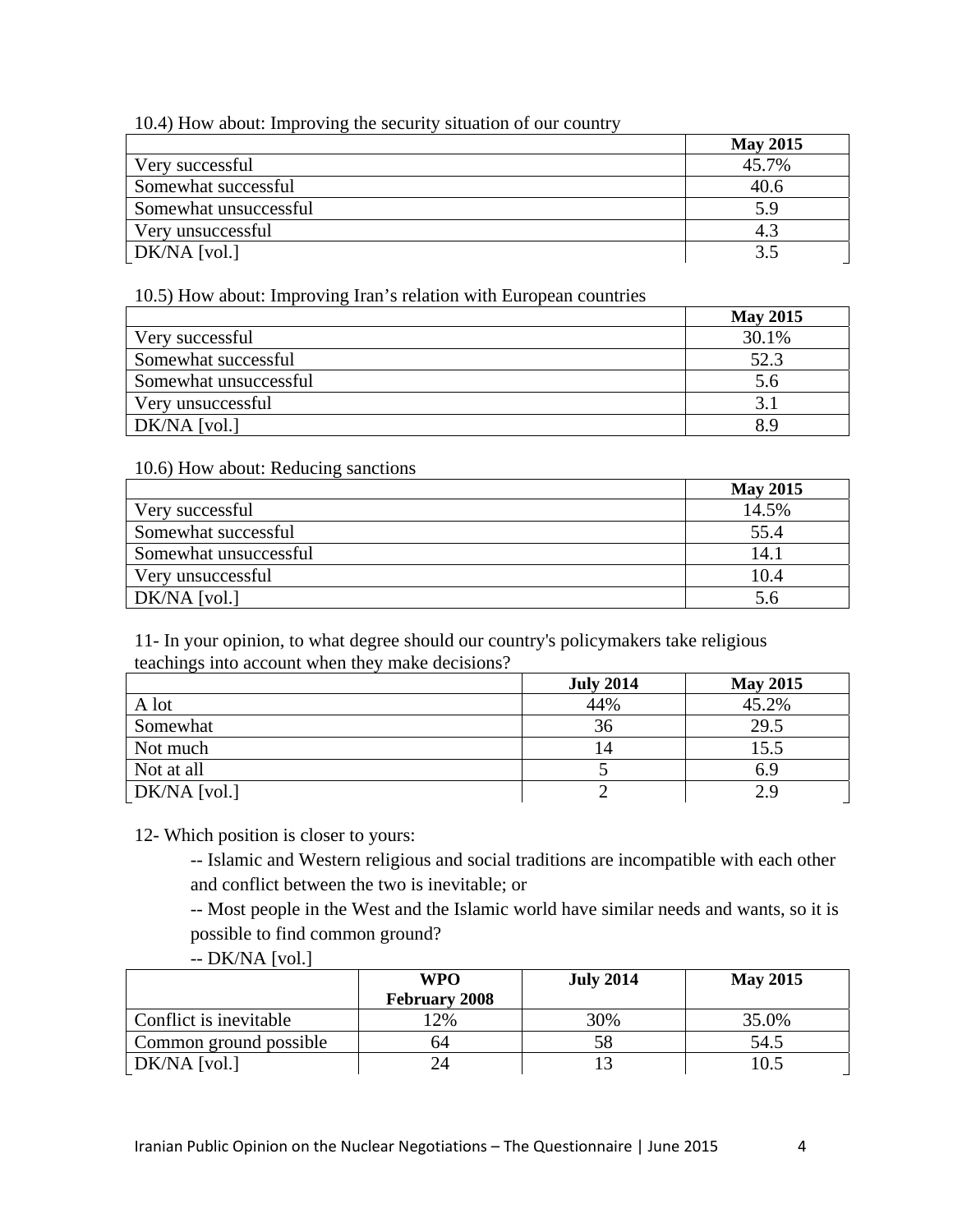13- Now, for the countries that I am going to read to you, please indicate to what degree you have a favorable or an unfavorable view of each?

13.01- First, what is your view of Turkey? Do you have a:

|                      | <b>July 2014</b> | <b>May 2015</b> |
|----------------------|------------------|-----------------|
| Very favorable       | 13%              | 10.7%           |
| Somewhat favorable   |                  | 34.6            |
| Somewhat unfavorable |                  | 17 7            |
| Very unfavorable     | 24               | 34.5            |
| $DK/NA$ [vol.]       |                  |                 |

### 13.02) How about: Iraq

|                      | <b>July 2014</b> | <b>May 2015</b> |
|----------------------|------------------|-----------------|
| Very favorable       | 30%              | 32.6%           |
| Somewhat favorable   | 33               | 34.0            |
| Somewhat unfavorable |                  | 15.5            |
| Very unfavorable     |                  | 16.7            |
| DK/NA [vol.]         |                  |                 |

# 3.03) How about: Syria

|                      | <b>July 2014</b> | <b>May 2015</b> |
|----------------------|------------------|-----------------|
| Very favorable       | 32%              | 30.8%           |
| Somewhat favorable   |                  | 46.2            |
| Somewhat unfavorable |                  | 12.2            |
| Very unfavorable     |                  |                 |
| DK/NA [vol.]         |                  |                 |

### 13.04) How about: Saudi Arabia

|                      | <b>May 2015</b> |
|----------------------|-----------------|
| Very favorable       | 8.3%            |
| Somewhat favorable   | 18.6            |
| Somewhat unfavorable | 12.2            |
| Very unfavorable     | 59.1            |
| DK/NA [vol.]         |                 |

# 13.05) How about: China

|                      | <b>July 2014</b> | <b>May 2015</b> |
|----------------------|------------------|-----------------|
| Very favorable       | 13%              | 9.4%            |
| Somewhat favorable   | 38               | 38.9            |
| Somewhat unfavorable |                  | 16.7            |
| Very unfavorable     | 25               | 31.0            |
| $\mid$ DK/NA [vol.]  |                  | 3.9             |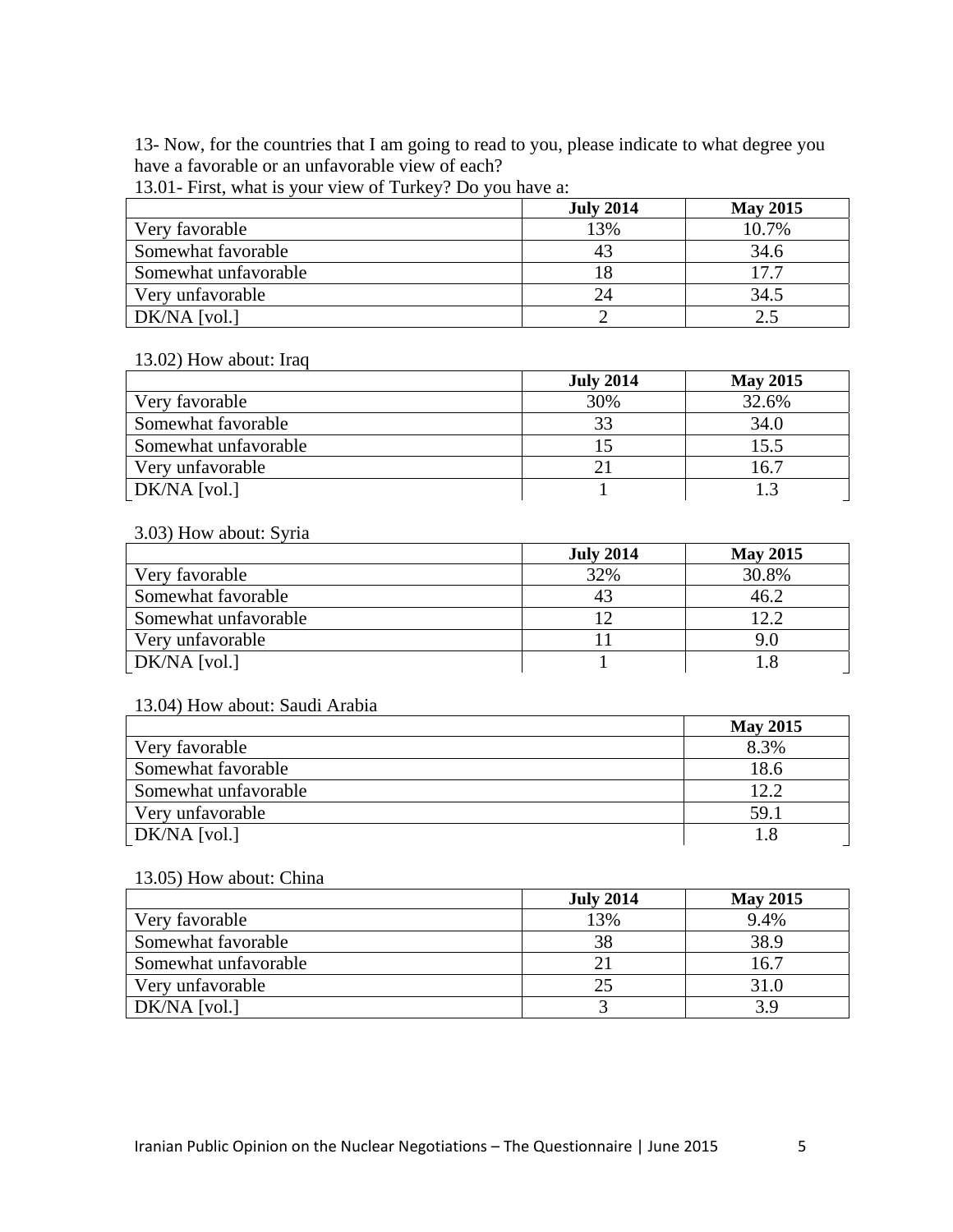13.06) How about: Russia

|                      | <b>July 2014</b> | <b>May 2015</b> |
|----------------------|------------------|-----------------|
| Very favorable       | 14%              | 10.3%           |
| Somewhat favorable   | 37               | 33.0            |
| Somewhat unfavorable |                  | 21.1            |
| Very unfavorable     | 26               | 32.2            |
| DK/NA [vol.]         |                  |                 |

# 13.07) How about: Germany

|                      | <b>July 2014</b> | <b>May 2015</b> |
|----------------------|------------------|-----------------|
| Very favorable       | 13%              | 13.6%           |
| Somewhat favorable   |                  | 34.6            |
| Somewhat unfavorable | 25               | 21.1            |
| Very unfavorable     | 28               | 27.1            |
| DK/NA [vol.]         |                  |                 |

# 13.08) How about: Japan

|                      | <b>May 2015</b> |
|----------------------|-----------------|
| Very favorable       | 24.7%           |
| Somewhat favorable   | 36.5            |
| Somewhat unfavorable | 11.1            |
| Very unfavorable     | 24.9            |
| $DK/NA$ [vol.]       | 2.9             |

### 13.09) How about: France

|                      | <b>July 2014</b> | <b>May 2015</b> |
|----------------------|------------------|-----------------|
| Very favorable       | 7%               | 10.1%           |
| Somewhat favorable   | 30               | 30.9            |
| Somewhat unfavorable | 26               | 20.4            |
| Very unfavorable     | 33               | 35.0            |
| DK/NA [vol.]         |                  |                 |

### 13.10) How about: United Kingdom

|                      | <b>July 2014</b> | <b>May 2015</b> |
|----------------------|------------------|-----------------|
| Very favorable       | 6%               | 5.6%            |
| Somewhat favorable   |                  | 22.6            |
| Somewhat unfavorable |                  | 15.9            |
| Very unfavorable     |                  | 53.0            |
| DK/NA [vol.]         |                  |                 |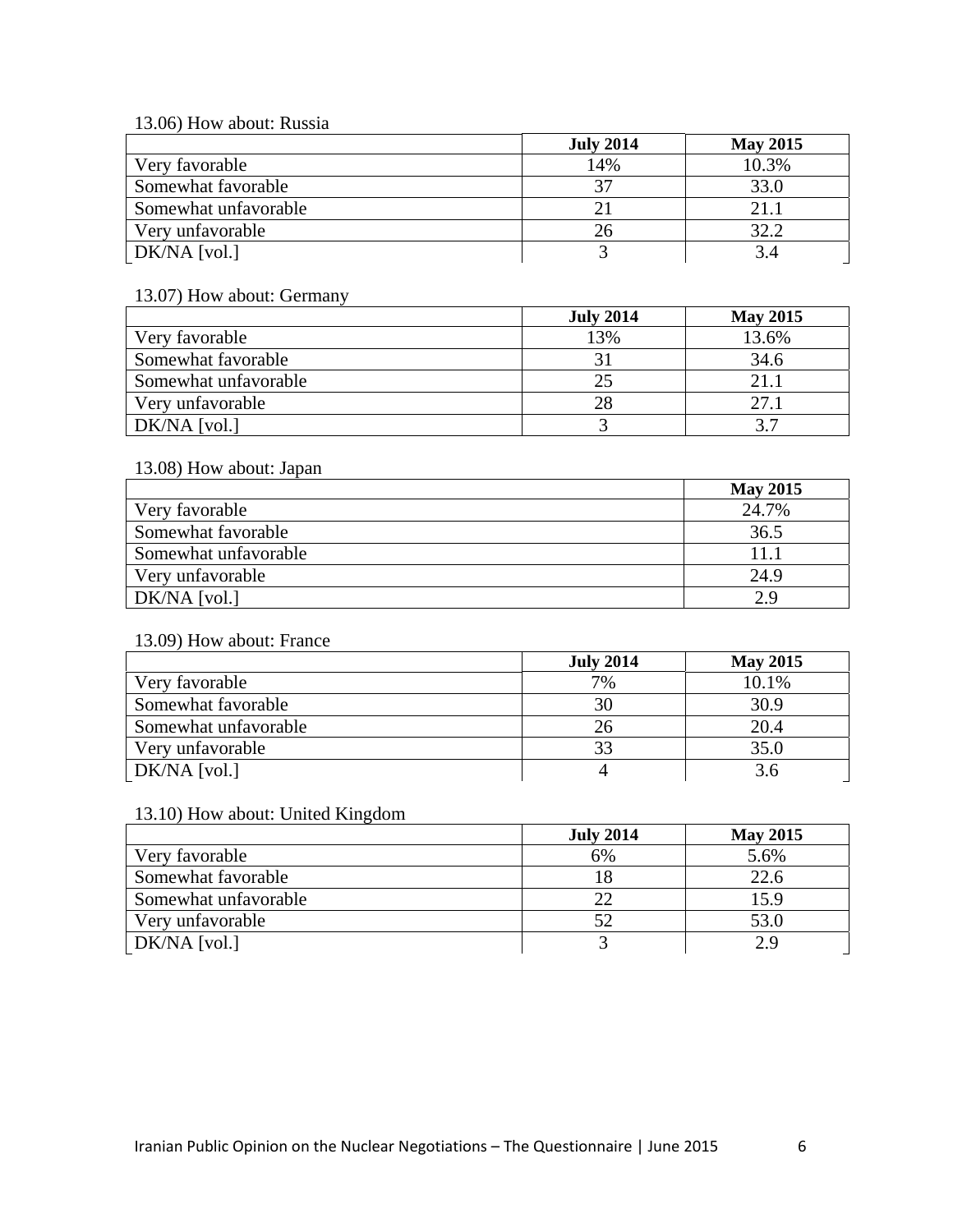### 14.1- What is your view of the United States?

|                      | <b>July 2014</b> | <b>May 2015</b> |
|----------------------|------------------|-----------------|
| Very favorable       | 9%               | 7.9%            |
| Somewhat favorable   | 19               | 20.4            |
| Somewhat unfavorable |                  | 16.9            |
| Very unfavorable     | 58               | 53.2            |
| DK/NA [vol.]         |                  |                 |

### 14.2- How about the US government? Is it:

|                      | <b>July 2014</b> | <b>May 2015</b> |
|----------------------|------------------|-----------------|
| Very favorable       | 4%               | 2.5%            |
| Somewhat favorable   |                  | 8.6             |
| Somewhat unfavorable | 14               | 12.6            |
| Very unfavorable     | 70.              | 73.4            |
| $DK/NA$ [vol.]       |                  |                 |

#### 14.3- How about the American people? Is it:

|                      | <b>July 2014</b> | <b>May 2015</b> |
|----------------------|------------------|-----------------|
| Very favorable       |                  | 12.2%           |
| Somewhat favorable   | 38               | 40.1            |
| Somewhat unfavorable |                  | 15.6            |
| Very unfavorable     | 29               | 26.8            |
| DK/NA [vol.]         |                  | 5.4             |

15- As you may know, our country has many problems and differences with the United States, including with respect to the nuclear issue. In your opinion, if Iran were to provide concessions on the nuclear issue in return for the lifting of sanctions, is that:

-- more likely to make the United States more accommodating in other areas of contention,

-- more likely to make the United States rely on pressures and sanctions to extract concessions from Iran in other areas as well,

-- or is it your opinion that Iran's concession on the nuclear issue would not have much of an effect on other issues between the two countries?

| $-$ DK/NA [vol.] |  |
|------------------|--|
|                  |  |

|                                                                                    | <b>July 2014</b> | <b>May 2015</b> |
|------------------------------------------------------------------------------------|------------------|-----------------|
| More likely to lead to more accommodation                                          | 20%              | 17.7%           |
| More likely to lead US to seek more concessions                                    | 58               | 51.2            |
| Iran's concession on the nuclear issue is not going<br>to affect Iran-US relations | 13               | 21.5            |
| $DK/NA$ [vol.]                                                                     |                  | 9.5             |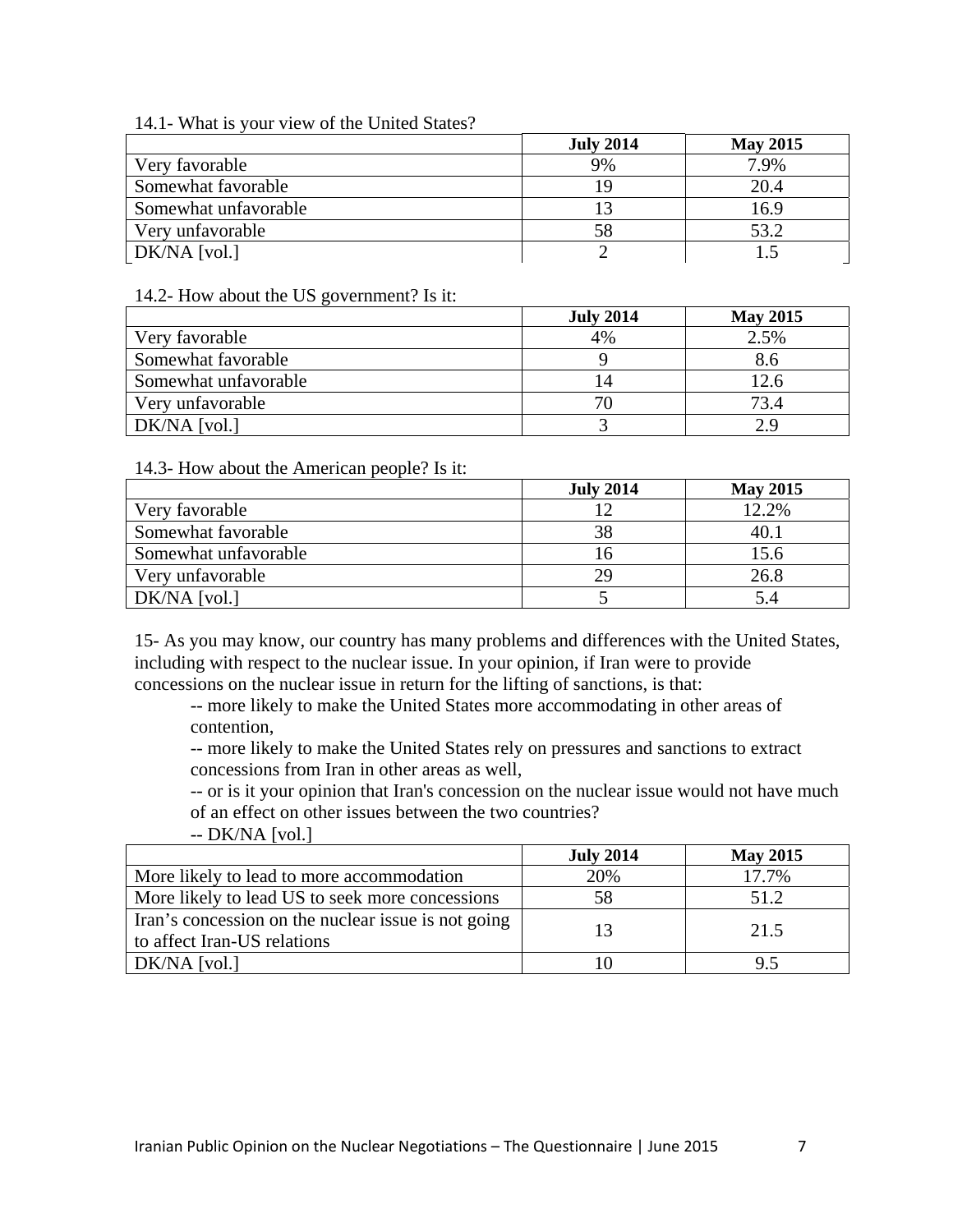16- To what degree would you support or oppose Iran and the United States cooperating in each of the fields that I am going to be reading to you?

|                  | <b>July 2014</b> | <b>May 2015</b> |
|------------------|------------------|-----------------|
| Fully support    | 32%              | 31.5%           |
| Somewhat support | 43               | 41.6            |
| Somewhat oppose  |                  | 10.8            |
| Fully oppose     | 14               | 13.5            |
| DK/NA [vol.]     |                  | 2.6             |

16.1 - First, "To have greater cultural, education, and sporting exchanges." Would you:

16.2- How about: To provide more access for each other's journalists

|                  | <b>July 2014</b> | <b>May 2015</b> |
|------------------|------------------|-----------------|
| Fully support    | 34%              | 30.4%           |
| Somewhat support |                  | 47.6            |
| Somewhat oppose  |                  | 9.9             |
| Fully oppose     |                  | 9.2             |
| DK/NA [vol.]     |                  |                 |

#### 16.3- How about: To have greater trade

|                  | <b>July 2014</b> | <b>May 2015</b> |
|------------------|------------------|-----------------|
| Fully support    | 32%              | 36.8%           |
| Somewhat support | 37               | 39.6            |
| Somewhat oppose  |                  |                 |
| Fully oppose     | l h              | 12.7            |
| $DK/NA$ [vol.]   |                  |                 |

16.4- How about: For the governments to have direct talks on issues of mutual concern

|                  | <b>July 2014</b> | <b>May 2015</b> |
|------------------|------------------|-----------------|
| Fully support    | 34%              | 37.0%           |
| Somewhat support | 32               | 37.8            |
| Somewhat oppose  |                  | 10.5            |
| Fully oppose     | I h              | 11.2            |
| DK/NA [vol.]     |                  | 3.6             |

16.5- How about: To have more Americans and Iranians visit each other's countries as tourists

|                  | <b>July 2014</b> | <b>May 2015</b> |
|------------------|------------------|-----------------|
| Fully support    | 46%              | 50.3%           |
| Somewhat support | 34               | 31.2            |
| Somewhat oppose  |                  | 8.6             |
| Fully oppose     |                  | 79              |
| $DK/NA$ [vol.]   |                  | - Q             |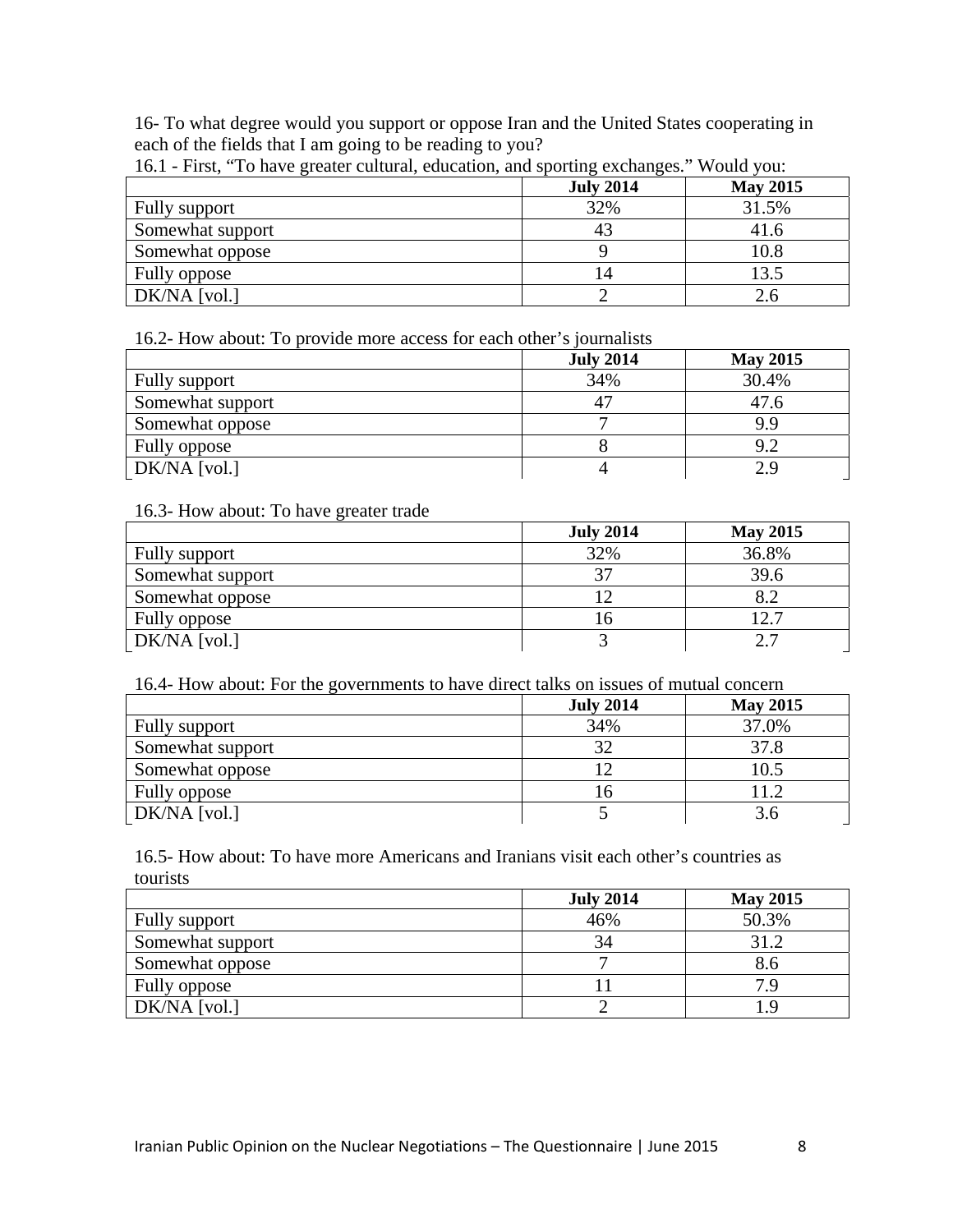| $\mathbf{r}$ , and $\mathbf{r}$ of $\mathbf{r}$ of $\mathbf{r}$ and $\mathbf{r}$ and $\mathbf{r}$ are $\mathbf{r}$ of $\mathbf{r}$ . The set of $\mathbf{r}$ |                              |                               |                               |                 |
|--------------------------------------------------------------------------------------------------------------------------------------------------------------|------------------------------|-------------------------------|-------------------------------|-----------------|
|                                                                                                                                                              | <b>WPO</b><br>December 20061 | <b>RAND</b><br>December 20092 | <b>UTCPOR</b><br>October 2014 | <b>May 2015</b> |
| Very important                                                                                                                                               | 84%                          | 87%                           | 84%                           | 83.3%           |
| Somewhat important                                                                                                                                           |                              |                               |                               | 11.2            |
| Not very important                                                                                                                                           |                              |                               |                               | 2.3             |
| Not important at all                                                                                                                                         |                              |                               |                               |                 |
| DK/NA/Other                                                                                                                                                  |                              |                               |                               |                 |

17- In your opinion, how important is it for our country to develop its nuclear program? Is it:

[This was an open-ended question. This question was only asked from those who considered it to be very or somewhat important for Iran to develop its nuclear program]

17.1-Why do you believe that it is important for our country to develop its nuclear program?

|                                                                                                   | <b>May 2015</b> |
|---------------------------------------------------------------------------------------------------|-----------------|
| To deter other countries from attacking Iran                                                      | 4.2%            |
| To provide for our medical needs                                                                  | 15.3            |
| Because fossil fuels will run out/harm the environment and nuclear fuel<br>is a better substitute | 6.1             |
| To enhance Iran's scientific and technical stature (not specifically<br>nuclear)                  | 9.6             |
| To produce electricity                                                                            | 3.2             |
| Because doing so is our inalienable right                                                         | 6.9             |
| To enhance Iran's prestige in the region and/or the world                                         | 12.0            |
| To improve Iran's economic condition                                                              | 19.6            |
| To provide for our country's future energy/medical needs                                          | 7.5             |
| Other                                                                                             | 3.6             |
| DK/NA                                                                                             | 6.5             |
| It is not important for Iran to develop its nuclear program / DK/NA on<br>Q17                     | 5.5             |

18- In your opinion, is Iran's objective for developing nuclear capabilities purely for peaceful purposes such as energy and medical needs, or is it also seeking to attain the needed capabilities to be able to develop nuclear weapons?

|                                                                                         | <b>May 2015</b> |
|-----------------------------------------------------------------------------------------|-----------------|
| Purely for peaceful purposes such as energy and medical needs                           | 72.9%           |
| Also seeking to attain the needed capabilities to be able to develop<br>nuclear weapons | 19.4            |
| Iran is only seeking to develop nuclear weapons [vol.]                                  | 0.2             |
| DK/NA [vol.]                                                                            | 7.4             |

<sup>&</sup>lt;sup>1</sup> In 2006, WPO asked "How important do you think it is for Iran to have a full-fuel-cycle nuclear program?"

<sup>&</sup>lt;sup>2</sup> In 2000, NAND asked: "Do you strongly favor, somewhat favor, neither favor nor oppose, somewhat oppose, or strongly oppose the Islamic Republic of Iran developing nuclear energy for civilian use?"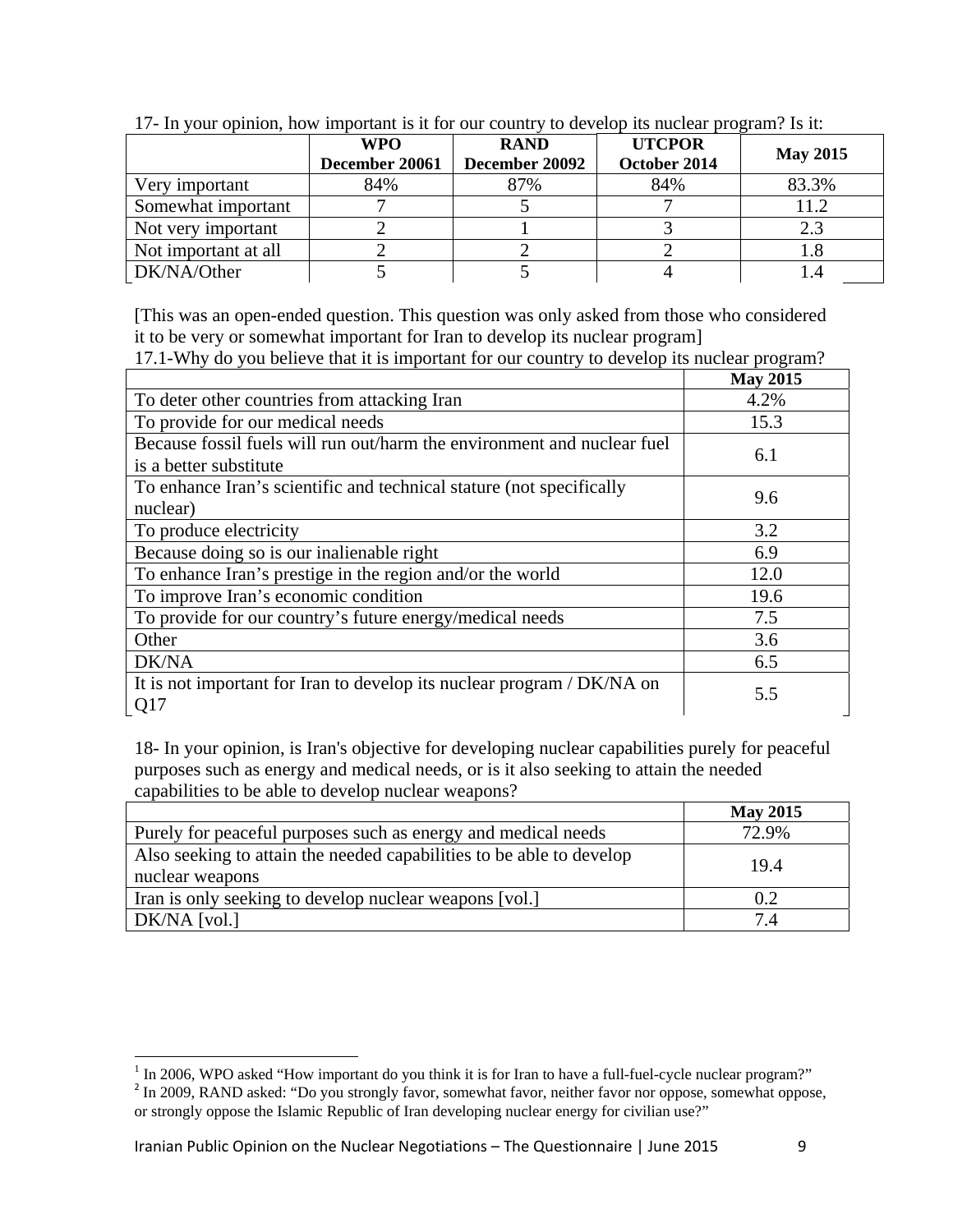19- As you may know, Iran is currently under sanctions for activities relating to nuclear enrichment. In your opinion, to what degree have these sanctions had a negative impact on our country's economy?

|                                 | <b>July 2014</b> | <b>May 2015</b> |
|---------------------------------|------------------|-----------------|
| Have had great negative impact  | 51%              | 41.1%           |
| Have had some negative impact   |                  | 37.1            |
| Have had little negative impact |                  | 11.4            |
| Have had no negative impact     |                  | 6.3             |
| DK/NA [vol.]                    |                  |                 |

20- How about on the lives of ordinary people of our country? In your opinion, to what degree have these sanctions had a negative impact on the lives of ordinary people of our country?

|                                 | <b>July 2014</b> | <b>May 2015</b> |
|---------------------------------|------------------|-----------------|
| Have had great negative impact  | 61%              | 51.0%           |
| Have had some negative impact   | 30               | 33.5            |
| Have had little negative impact |                  | 9.4             |
| Have had no negative impact     |                  | 4.5             |
| DK/NA [vol.]                    |                  |                 |

21- If Iran and the P5+1 do not ultimately come to an agreement on Iran's nuclear program, what do you think is more likely? Is it more likely that:

|                                         | <b>May 2015</b> |
|-----------------------------------------|-----------------|
| Sanctions on Iran will be increased     | 38.3%           |
| Sanctions on Iran will gradually weaken | 24.9            |
| Sanctions will stay about the same      | 31.6            |
| DK/NA [vol.]                            | 53              |

22. As you may know, in addition to the UN Security Council, which has passed sanctions against our country due to its nuclear program, the US has also in parallel enacted more sanctions against our country. Iran is currently negotiating with P5+1 countries in order to bring an end to these sanctions. In your opinion, is it of more importance and priority to bring an end to UN Security Council sanctions or the unilateral sanctions of the US?

|                                                                           | <b>UTCPOR</b><br>October 2014 | <b>May 2015</b> |
|---------------------------------------------------------------------------|-------------------------------|-----------------|
| It is more important to bring an end to UNSC<br>sanctions                 | 54%                           | 59.1%           |
| It is more important to bring an end to unilateral<br><b>US</b> sanctions | 31                            | 27.8            |
| Both are equally important [vol.]                                         |                               | 5.1             |
| $DK/NA$ [vol.]                                                            |                               | 8.1             |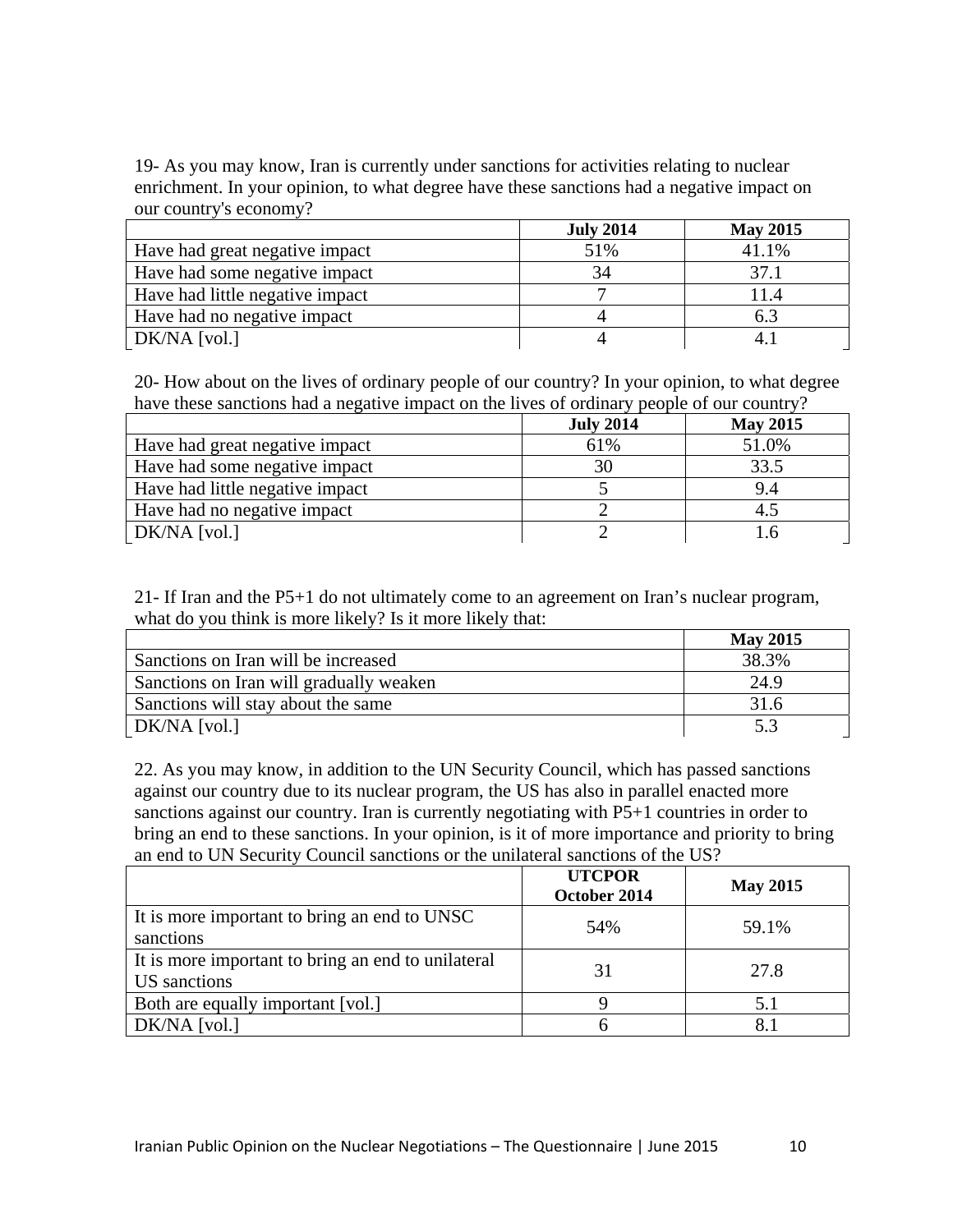23- As you may know Iran and the P5+1 have been negotiating over Iran's nuclear program. Recently they reached an understanding on some of the key terms of a deal, though there are still specifics that need to be worked out. Both sides have made statements regarding the elements of this understanding. In some cases the statements made by both sides were at variance and each side has rejected some of the interpretations of the other side regarding the elements of this understanding.

Now, setting aside the statements and the interpretations provided by each side, I would like to tell you some important aspects of this understanding that both sides agree on. According to this understanding:

Iran will:

--limit its uranium enrichment to the level needed for the production of nuclear energy for a number of years;

--reduce the number and limit the quality of its operating enrichment centrifuges for a number of years;

--limit its research and development on centrifuges for a number of years;

--accept more extensive inspections of nuclear sites by the IAEA for an extended number of years;

and in return the P5+1 will

--accept Iran enriching uranium to the limited extent agreed upon for a number of years and then to a greater extent later

--cooperate with Iran on building new nuclear reactors and supply Iran with nuclear fuel --lift economic sanctions on Iran

| --<br>.<br>. .<br>$\tilde{\phantom{a}}$ |                 |
|-----------------------------------------|-----------------|
|                                         | <b>May 2015</b> |
| Approve                                 | 57.4%           |
| Disapprove                              | 14.7            |
| Depends [vol.]                          | 17.0            |
| $DK/NA$ [vol.]                          | 10.9            |

Now, do you approve or disapprove of Iran pursuing a deal based on these terms?

Q24- How likely do you think it is that the current talks between Iran and the P5+1 countries over Iran's nuclear program will eventually result in a deal that is agreeable to both sides? Do you think it is:

|                   | <b>May 2015</b> |
|-------------------|-----------------|
| Very likely       | 21.3%           |
| Somewhat likely   | 48.9            |
| Not very likely   | 16.8            |
| Not likely at all | 10.7            |
| DK/NA [vol.]      | 2.3             |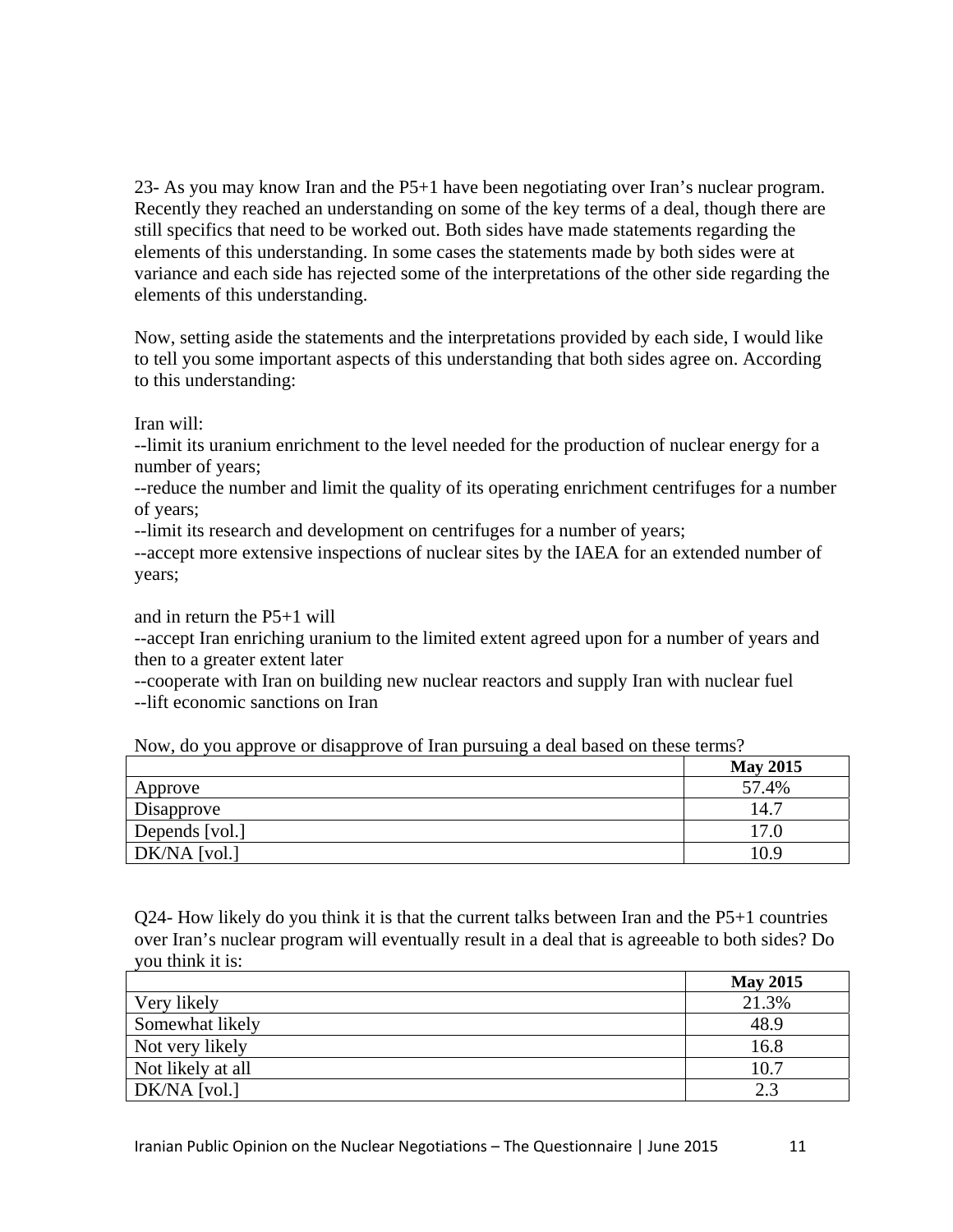Q25- Do you think Majlis should or should not have a role in deciding whether or not our country accepts the deal with P5+1 countries over the nuclear issues?

|                               | <b>May 2015</b> |
|-------------------------------|-----------------|
| Yes, it should play a role    | 77.4%           |
| No, It should not play a role | 177             |
| DK/NA [vol.]                  | 4.9             |

Q26- If the Majlis arrives at the conclusion that the deal between our country and P5+1 countries is at odds with our country's national interests, should the Majlis be able to prevent such an agreement from taking place or not?

|                                         | <b>May 2015</b> |
|-----------------------------------------|-----------------|
| Yes, it should be able to prevent it    | 81.2%           |
| No, it should not be able to prevent it | 14.4            |
| DK/NA [vol.]                            |                 |

Q27- Assuming that the P5+1 and Iran do come to such a deal, I would like to know how long you think it will take before you see certain changes as a result of the deal.

27.1- First, how long you think it will take before you see Iranians gaining greater access to foreign-made medicines and medical equipment?

|                                         | <b>May 2015</b> |
|-----------------------------------------|-----------------|
| In about six months                     | 28.4%           |
| In about a year                         | 32.6            |
| In about two years                      | 11.7            |
| More than two years                     | 18.6            |
| Never [vol.]                            | 2.0             |
| Not related to / affected by deal[vol.] | 0.2             |
| $DK/NA$ [vol.]                          | 6.4             |

27. 2- How about seeing: A lot more foreign companies making investments in Iran

|                                         | <b>May 2015</b> |
|-----------------------------------------|-----------------|
| In about six months                     | 32.1%           |
| In about a year                         | 30.0            |
| In about two years                      | 12.9            |
| More than two years                     | 16.7            |
| Never [vol.]                            | 0.9             |
| Not related to / affected by deal[vol.] | 0.2             |
| $DK/NA$ [vol.]                          | 7.2             |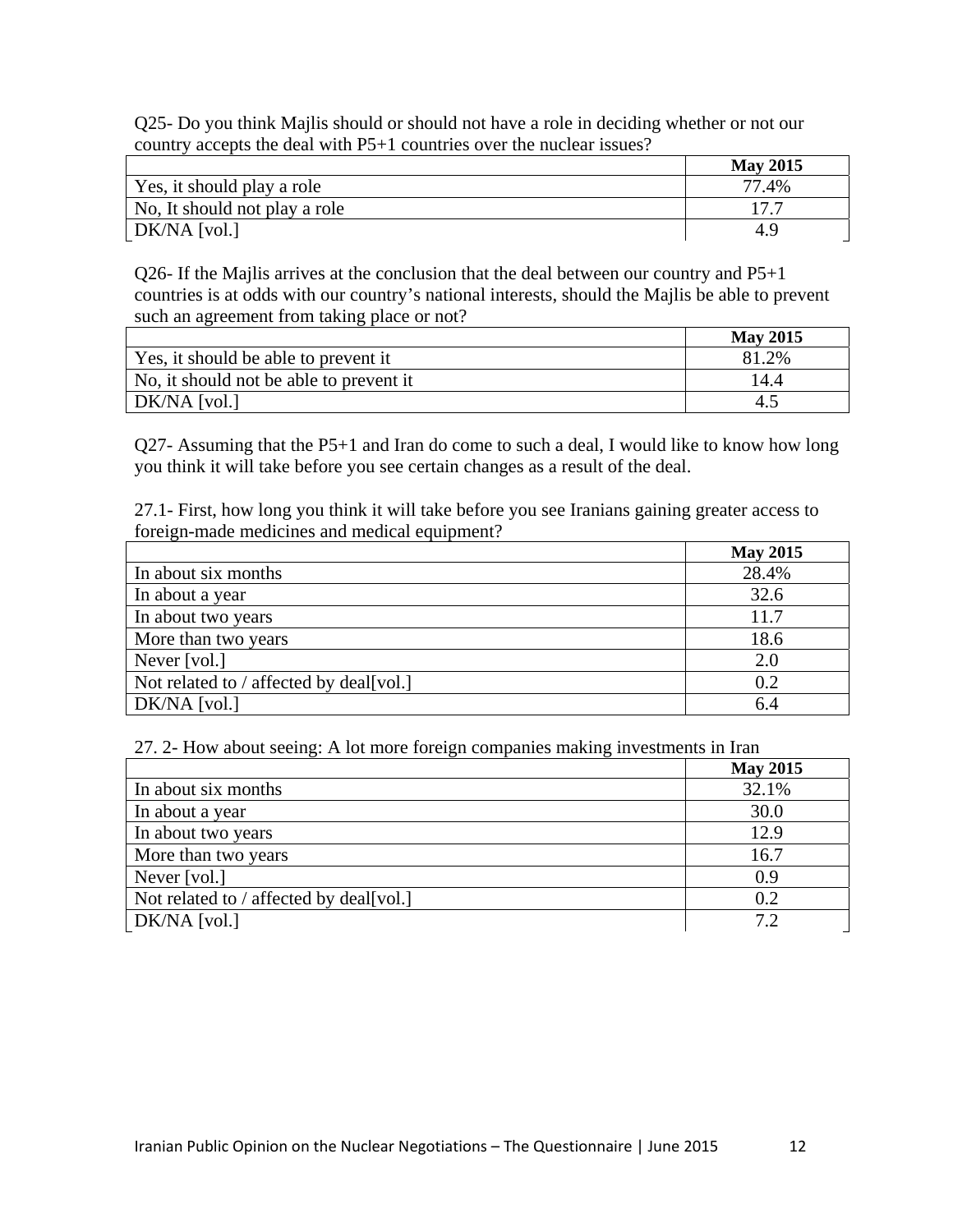| $P^{\text{sc}}$                         |                 |
|-----------------------------------------|-----------------|
|                                         | <b>May 2015</b> |
| In about six months                     | 21.6%           |
| In about a year                         | 30.5            |
| In about two years                      | 16.1            |
| More than two years                     | 23.7            |
| Never [vol.]                            | 3.4             |
| Not related to / affected by deal[vol.] | 0.7             |
| $DK/NA$ [vol.]                          | 4.1             |

# 27. 3- How about seeing: The unemployment rate going down significantly

27. 4- How about seeing: A tangible improvement in people's standard of living

|                                         | <b>May 2015</b> |
|-----------------------------------------|-----------------|
| In about six months                     | 26.0%           |
| In about a year                         | 29.1            |
| In about two years                      | 14.8            |
| More than two years                     | 22.2            |
| Never [vol.]                            | 3.0             |
| Not related to / affected by deal[vol.] | 0.3             |
| DK/NA [vol.]                            | 4.7             |

Q28: I would like to know your impressions about the understanding in regard to the lifting of the sanctions.

Q28.1: Is it your impression that the P5+1:

|                                                                     | <b>May 2015</b> |
|---------------------------------------------------------------------|-----------------|
| has agreed to lift all of the sanctions immediately                 | 37.5%           |
| has agreed to lift some sanctions immediately, but the time for the | 29.0            |
| lifting of other sanctions has not yet been finalized               |                 |
| has not yet agreed to any schedule for lifting sanctions            | 26.9            |
| DK/NA [vol.]                                                        | 6.6             |

Q28.2: Is if it your impression that according to the understanding:

|                                                                       | <b>May 2015</b> |
|-----------------------------------------------------------------------|-----------------|
| all US sanctions on Iran are to be lifted eventually                  | 62.2%           |
| some US sanctions on Iran are to be lifted, but many US sanctions are | 23.7            |
| not covered by the agreement and will continue                        |                 |
| no US sanctions are to be lifted                                      | 9.0             |
| $DK/NA$ [vol.]                                                        | 51              |

29- In general, to what degree do you trust or distrust the P5+1 countries? Do you:

|                         | <b>July 2014</b> | <b>May 2015</b> |
|-------------------------|------------------|-----------------|
| Trust them very much    | 6%               | 6.3%            |
| Trust them somewhat     | 28               | 33.1            |
| Distrust them somewhat  | 32               | 27.6            |
| Distrust them very much | 30               | 29.8            |
| DK/NA [vol.]            |                  |                 |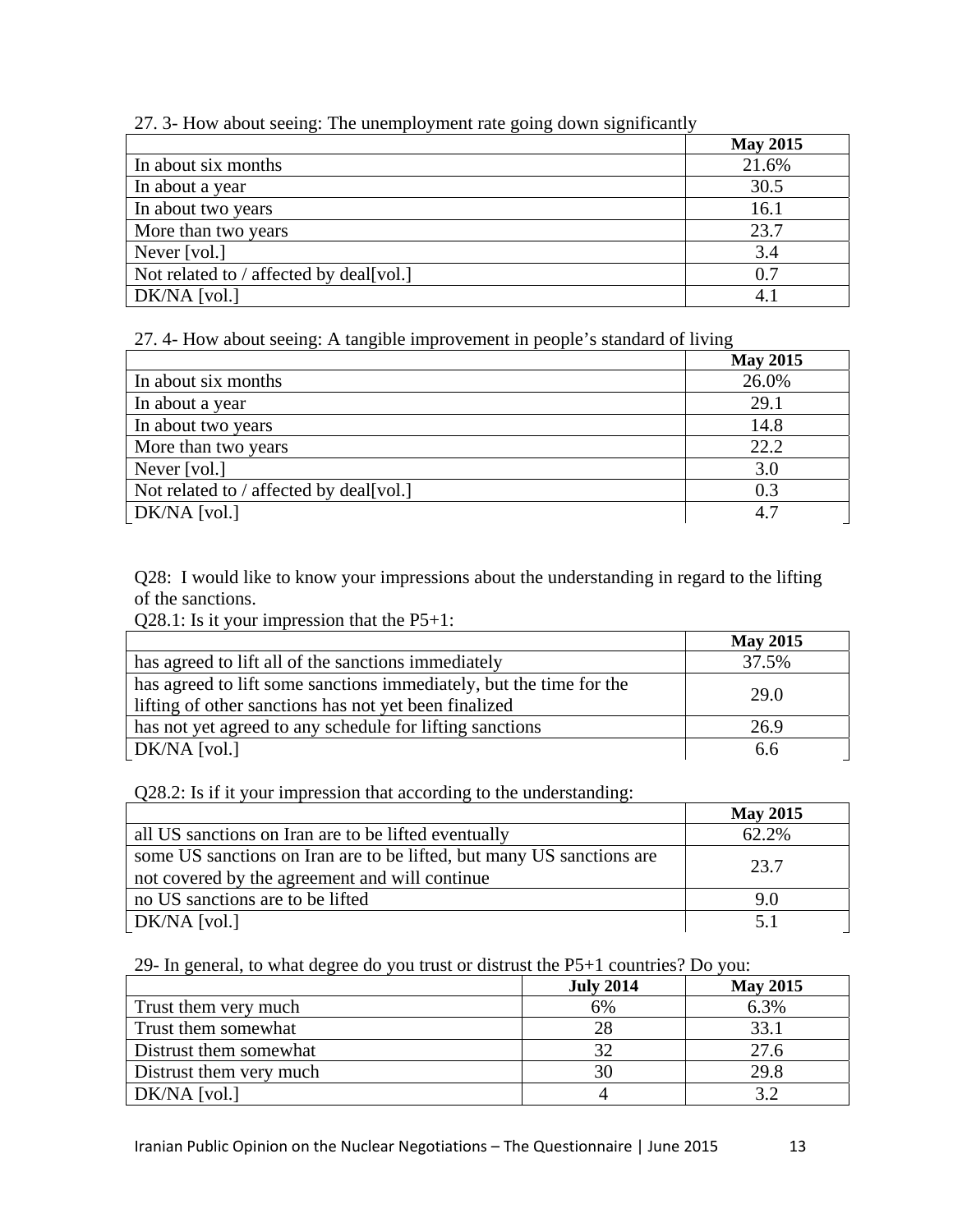[Split sample]

30.1- Based on what you know about the negotiations between Iran and P5+1 countries, if these negotiations were to fail to produce a final agreement would you:

|                          | <b>May 2015</b> |
|--------------------------|-----------------|
| Only blame the $P5+1$    | 24.5%           |
| Mostly blame the $P5+1$  | 49.2            |
| Mostly blame Iran        | 5.9             |
| Only blame Iran          | 2.8             |
| Blame both sides equally | 13.0            |
| DK/NA [vol.]             | 4.5             |

[Split sample]

30.2- To what degree would you blame our country's officials if these negotiations were to fail to produce a final agreement?

|                | <b>July 2014</b> | <b>May 2015</b> |
|----------------|------------------|-----------------|
| A lot          | 5%               | 5.2%            |
| Somewhat       | 23               | 22.9            |
| Not much       |                  | 21.5            |
| Not at all     |                  | 48.5            |
| $DK/NA$ [vol.] |                  |                 |

[This was an open-ended question]

Q31- What do you think is the primary motive behind US efforts to impose sanctions on Iran?

|                                                    | <b>May 2015</b> |
|----------------------------------------------------|-----------------|
| Confronting Iran's advancements and power          | 22.9%           |
| Dominating Iran                                    | 16.2            |
| Prevent Iran from getting nuclear weapons          | 16.1            |
| To demonstrate its global hegemony                 | 3.4             |
| Changing Iran's political order                    | 3.2             |
| Confronting Iran's independence                    | 2.7             |
| Dominating Middle East or World                    | 2.6             |
| Creating public dissatisfaction and unrest in Iran | 2.3             |
| <b>Supporting Israel</b>                           | 2.1             |
| Dominating Iran's natural resources                | 1.9             |
| Confronting Islam and Muslims                      | 1.9             |
| Other                                              | 8.1             |
| DK/NA                                              | 16.8            |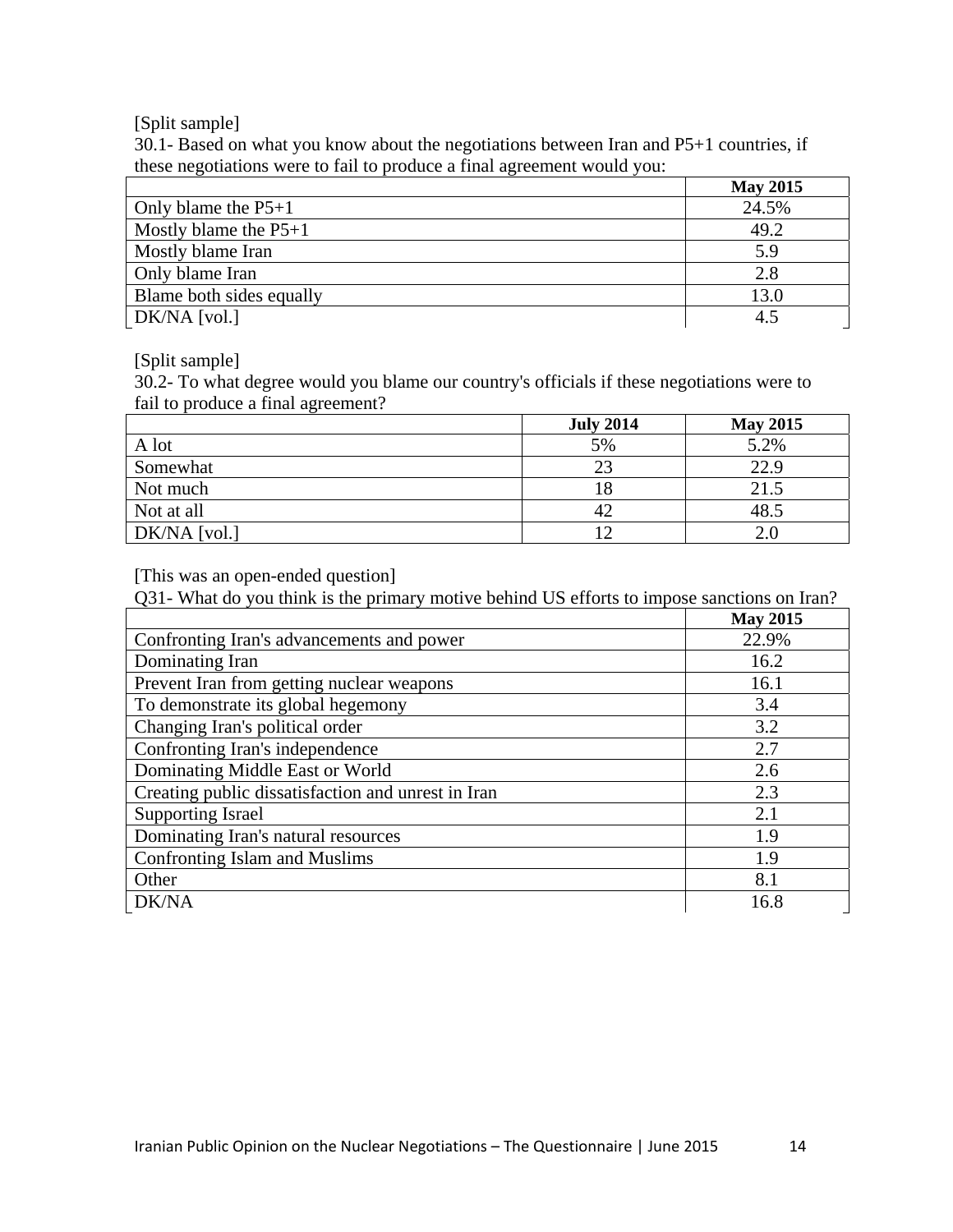Q32- Do you think:

-- Most US leaders really believe that Iran is trying to acquire nuclear weapons

-- Most US leaders do not really believe that Iran is trying to acquire nuclear weapons

-- US leaders are divided on whether or not Iran is trying to acquire nuclear weapons [vol] --DK/NA [vol.]

|                                                                                             | <b>May 2015</b> |
|---------------------------------------------------------------------------------------------|-----------------|
| US leaders really believe Iran is trying to acquire nuclear weapons                         | 38.5%           |
| US leaders do not really believe Iran is trying to acquire nuclear weapons                  | 47.3            |
| US leaders are divided on whether or not Iran is trying to acquire nuclear<br>weapons [vol] | 8.3             |
| DK/NA [vol.]                                                                                | 5.9             |

Q33: If Iran and the P5+1 do reach a deal, how likely do you think it is that the US will lift sanctions in accordance to the requirements of the deal? Is it:

|                   | <b>May 2015</b> |
|-------------------|-----------------|
| Very likely       | 13.0%           |
| Somewhat likely   | 47.0            |
| Not very likely   | 25.9            |
| Not likely at all | 11.3            |
| $DK/NA$ [vol.]    | 2.9             |

Q33.1: If Iran and the  $P5+1$  do reach a deal, how likely do you think it is that the UN Security Council will remove sanctions as the deal requires? Is it:

|                   | <b>May 2015</b> |
|-------------------|-----------------|
| Very likely       | 24.9%           |
| Somewhat likely   | 58.4            |
| Not very likely   | 8.9             |
| Not likely at all | 3.7             |
| DK/NA [vol.]      | 4.2             |

Q34: If Iran and the P5+1 do reach a deal, and based on that agreement other countries would be permitted to cooperate with Iran on building new nuclear reactors and supplying Iran with nuclear fuel, in your opinion, is it more likely that the US will accept other countries cooperating with Iran in this way or that the US will try to impede such cooperation? [Follow on: Is that somewhat likely or very likely]

|                             | <b>May 2015</b> |
|-----------------------------|-----------------|
| Very likely will accept     | 6.8%            |
| Somewhat likely will accept | 20.7            |
| Somewhat likely will impede | 36.3            |
| Very likely will impede     | 32.1            |
| $DK/NA$ [vol.]              | 4.1             |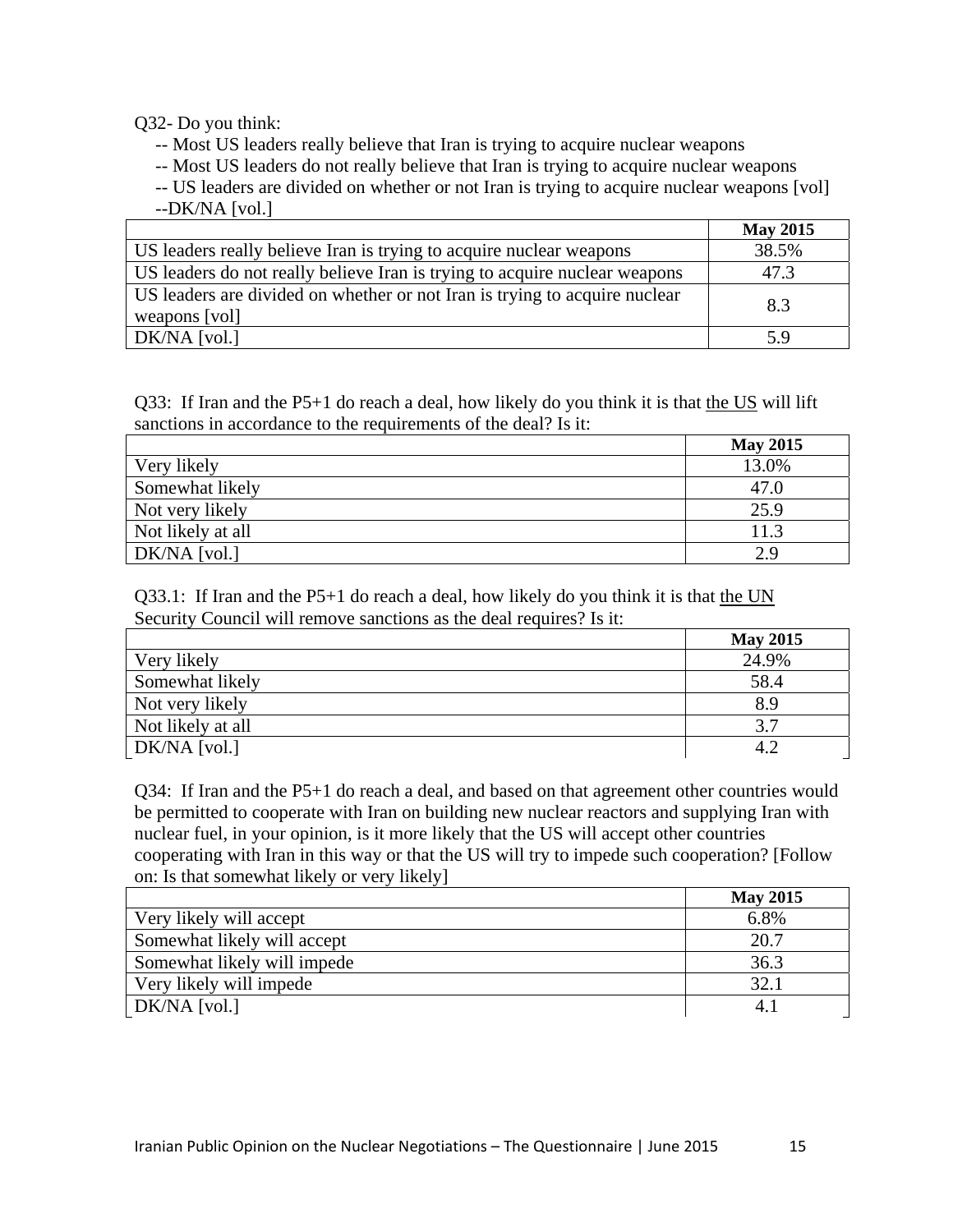Q35: As you may know some of the sanctions that the US has imposed on Iran are not solely related to the nuclear issue, but related to other issues that the US has with Iran. The US says it will lift the nuclear-related sanctions, but it will keep these other sanctions in place even if there is a deal. Which is closer to your position:

|                                                                               | <b>May 2015</b> |
|-------------------------------------------------------------------------------|-----------------|
| Unless the US agrees to remove all of its sanctions, Iran should not agree to | 50.6%           |
| a deal                                                                        |                 |
| While Iran should seek to get as many US sanctions lifted as possible, if     |                 |
| the UN and EU sanctions, and some US sanctions are to be removed, Iran        | 44.8            |
| should be ready to make a deal                                                |                 |
| DK/NA [vol.]                                                                  | 4.6             |

Q36: There are different reasons people say Iran should develop its nuclear program:

Q36.1: Some say Iran should develop its nuclear program because it helps meet Iran's energy and medical needs. How important do you think this reason is? Is it:

|                      | <b>May 2015</b> |
|----------------------|-----------------|
| Very important       | 69.5%           |
| Somewhat important   | 24.2            |
| Not very important   | 1.6             |
| Not important at all | 3.4             |
| DK/NA [vol.]         |                 |

Q36.2: Some say Iran should develop its nuclear program because it shows that Iran will not surrender to Western governments and forego its rights. How important do you think this reason is? Is it:

|                      | <b>May 2015</b> |
|----------------------|-----------------|
| Very important       | 60.3%           |
| Somewhat important   | 25.1            |
| Not very important   | 72              |
| Not important at all | 5.2             |
| DK/NA [vol.]         | 2.3             |

Q36.3: Of these two reasons, which do you think is more important?

|                                                                             | <b>May 2015</b> |
|-----------------------------------------------------------------------------|-----------------|
| Iran should develop its nuclear program because it helps meet Iran's energy | 58.3%           |
| and medical needs                                                           |                 |
| Iran should develop its nuclear program because it shows that Iran will not | 38.2            |
| surrender to Western governments and forego its rights                      |                 |
| Iran should not develop its nuclear program [vol.]                          | 0.3             |
| DK/NA [vol.]                                                                | 3.3             |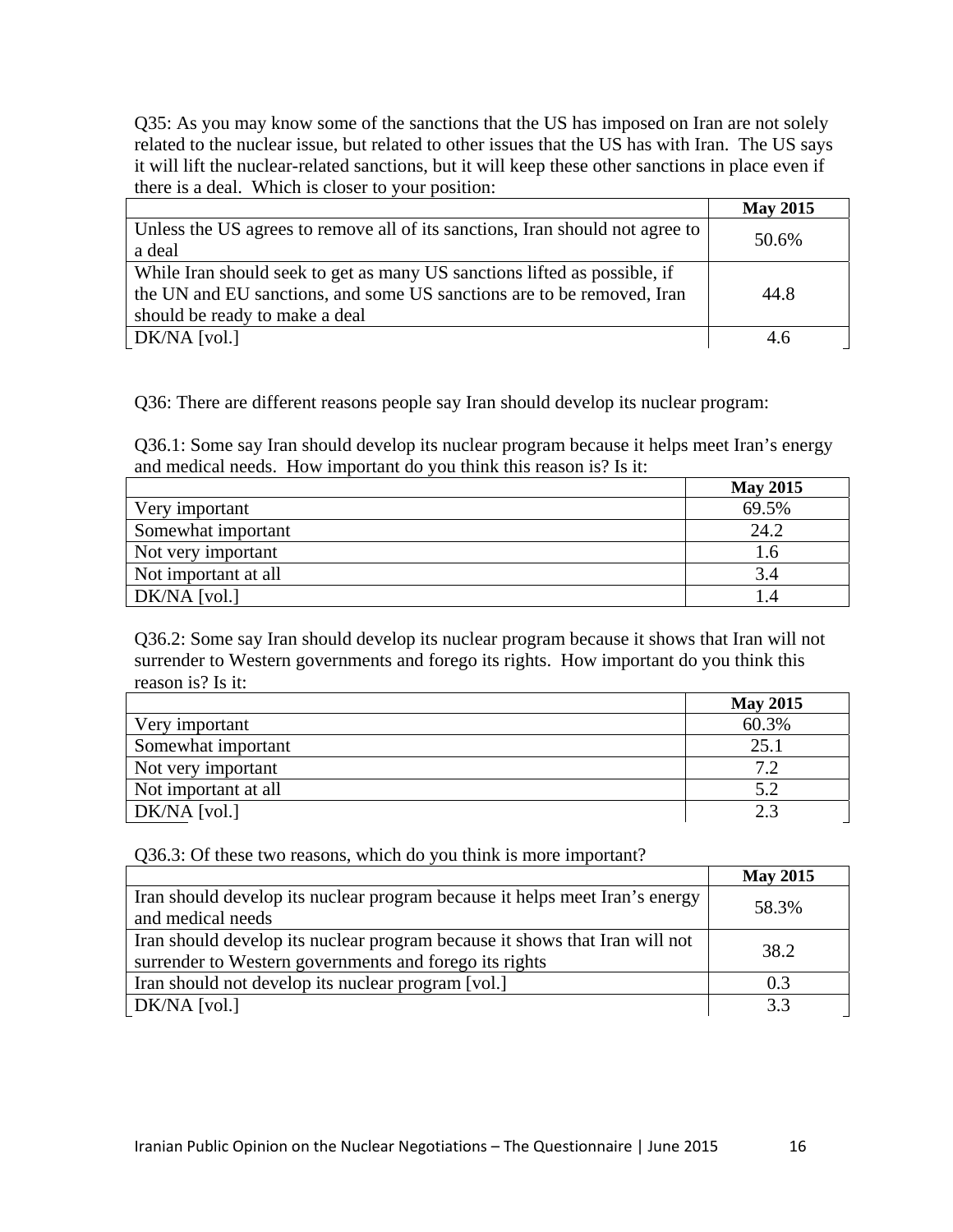| $\sigma$ and $\sigma$ much have you heard about the FOII From early of FOI FOI $\sigma$ |                  |                 |
|-----------------------------------------------------------------------------------------|------------------|-----------------|
|                                                                                         | <b>July 2014</b> | <b>May 2015</b> |
| A lot                                                                                   | 18%              | 16.6%           |
| Somewhat                                                                                | 44               | 42.3            |
| Not much                                                                                |                  | 16.0            |
| Not at all                                                                              | 20               | 23.1            |
| $\lfloor$ DK/NA $\lfloor$ vol. $\rfloor$                                                |                  |                 |

|  | 37- How much have you heard about the Non-Proliferation Treaty or NPT? |
|--|------------------------------------------------------------------------|
|  |                                                                        |

38- Do you favor or oppose the goal of eventually eliminating all nuclear weapons, which is stated in the Nuclear Non-Proliferation Treaty or NPT?

|                | <b>WPO</b><br>December 2006 | <b>July 2014</b> | <b>May 2015</b> |
|----------------|-----------------------------|------------------|-----------------|
| Favor          | 68%                         | 74%              | 81.2%           |
| Oppose         | 10                          |                  | 13.8            |
| $DK/NA$ [vol.] | 14                          |                  | ◡.              |

39- To what degree do you favor or oppose the idea of having a nuclear weapons free zone in the Middle East that would include both Islamic countries and Israel, requiring countries not to have nuclear weapons?

|                  | <b>WPO</b><br>December 2006 | <b>July 2014</b> | <b>May 2015</b> |
|------------------|-----------------------------|------------------|-----------------|
| Favor very much  | 50%                         | 65%              | 61.8%           |
| Somewhat favor   | 21                          | 20               | 17.9            |
| Somewhat oppose  |                             |                  | 9.9             |
| Oppose very much |                             |                  | 7.4             |
| DK/NA [vol.]     |                             |                  | 2.9             |

40- As you may know, during the Iran-Iraq war, Saddam repeatedly made use of chemical weapons against Iran but Iran decided not to retaliate in kind and thus did not use chemical weapons against Iraq. In your opinion, would it have been better for Iran to retaliate in kind at that time and use chemical weapons against Iraq or was Iran's decision not to use chemical weapons against Iraq a right decision?

|                                                                     | <b>UTCPOR</b><br>October 2014 | <b>May 2015</b> |
|---------------------------------------------------------------------|-------------------------------|-----------------|
| It would have been better for Iran to also use<br>chemical weapons  | 19%                           | 11.9%           |
| Iran's decision not to use chemical weapons was a<br>right decision | 78                            | 86.9            |
| $DK/NA$ [vol.]                                                      |                               | 1.2.            |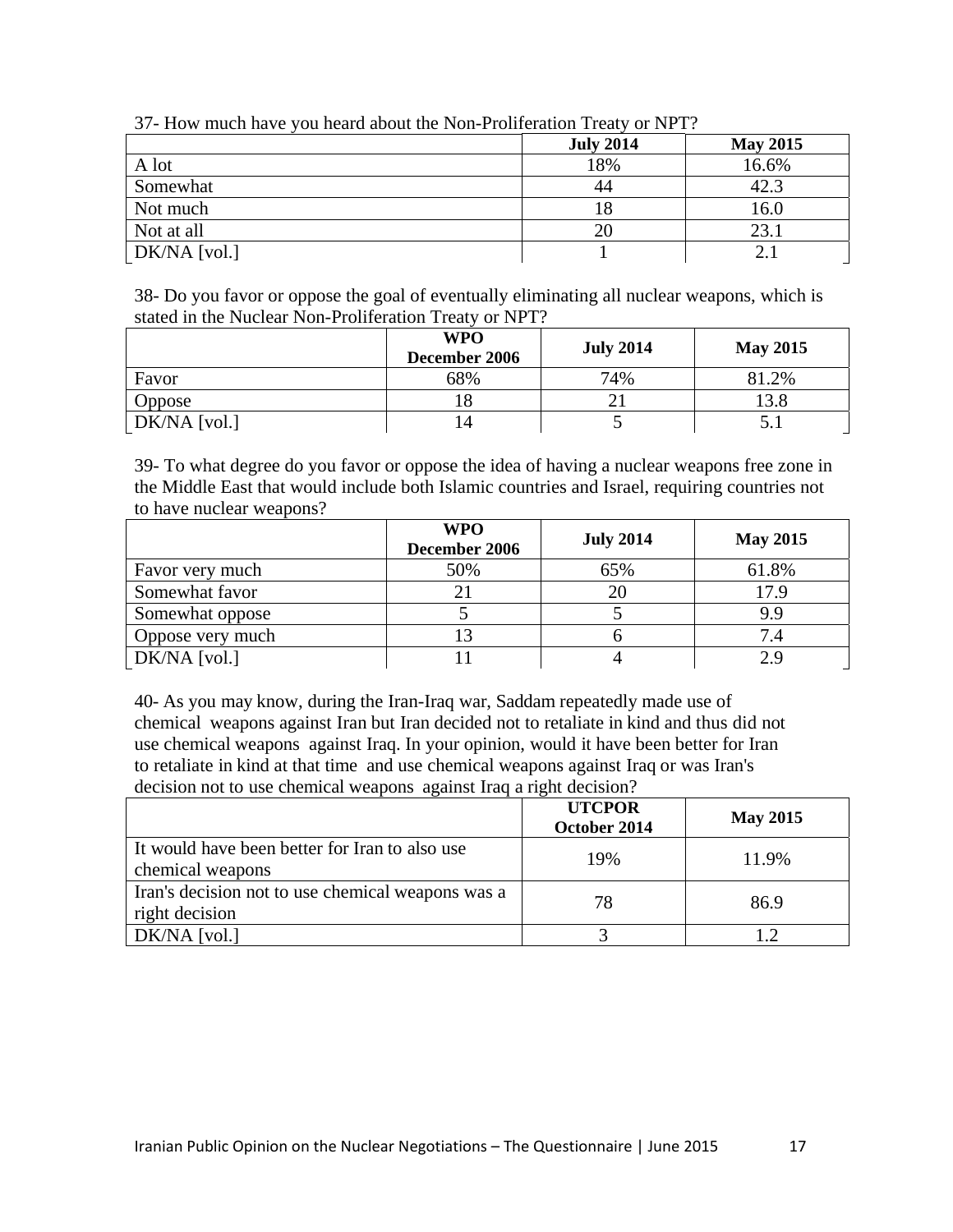|                                                   | <b>WPO</b><br><b>February 2008</b> | <b>UTCPOR</b><br>October 2014 | <b>May 2015</b> |
|---------------------------------------------------|------------------------------------|-------------------------------|-----------------|
| Yes, it is contrary to the<br>principles of Islam | 58%                                | 65%                           | 68.9%           |
| No, Islam has not banned it                       | 23                                 | 25                            | 21.6            |
| Islam has no specific opinion in<br>this regard   |                                    |                               | 1.6             |
| Islam mandates attainment of<br>atomic bombs      |                                    |                               | 0.1             |
| $DK/NA$ [vol.]                                    | 12                                 |                               | 7.8             |

41- As far as you know, is the production of atomic bombs contrary to the principles of Islam or not?

Q42: As you may know, in February 2016 there will a parliamentary election. Would you prefer most of the Majlis to be composed of the:

|                                     | <b>May 2015</b> |
|-------------------------------------|-----------------|
| Supporters of President Rouhani     | 49.8%           |
| <b>Critics of President Rouhani</b> | 24.4            |
| Other/depends/neither [vol]         | 77              |
| DK/NA [vol.]                        | 18.1            |

[This was an open-ended question]

Q43: Now couple of questions about the upcoming presidential election, which will be held in 2017. If you had to recommend one person as a presidential candidate for the 2017 presidential election, who would that person be?

|                             | <b>May 2015</b> |
|-----------------------------|-----------------|
| Mahmoud Ahmadinejad         | 8.8%            |
| 2) Hassan Rouhani           | 24.6            |
| 3) Ali Akbar Rafsanjani     | 2.8             |
| 4) Muhammad Bagher Ghalibaf | 6.2             |
| 5) Seyyed Muhammad Khatami  | 4.0             |
| 6) Mohsen Rezayi            | 0.9             |
| 7) Muhammad Javad Zarif     | 1.6             |
| 8) Ali Akbar Velayati       | 0.8             |
| 9) Mir Hussein Mousavi      | 0.5             |
| 10) Ali Larijani            | 0.5             |
| 11) Gholam Ali Haddad Adel  | 0.4             |
| 12) Saeed Jalili            | 0.4             |
| 60) Other                   | 2.6             |
| 98) DK/NA                   | 46.0            |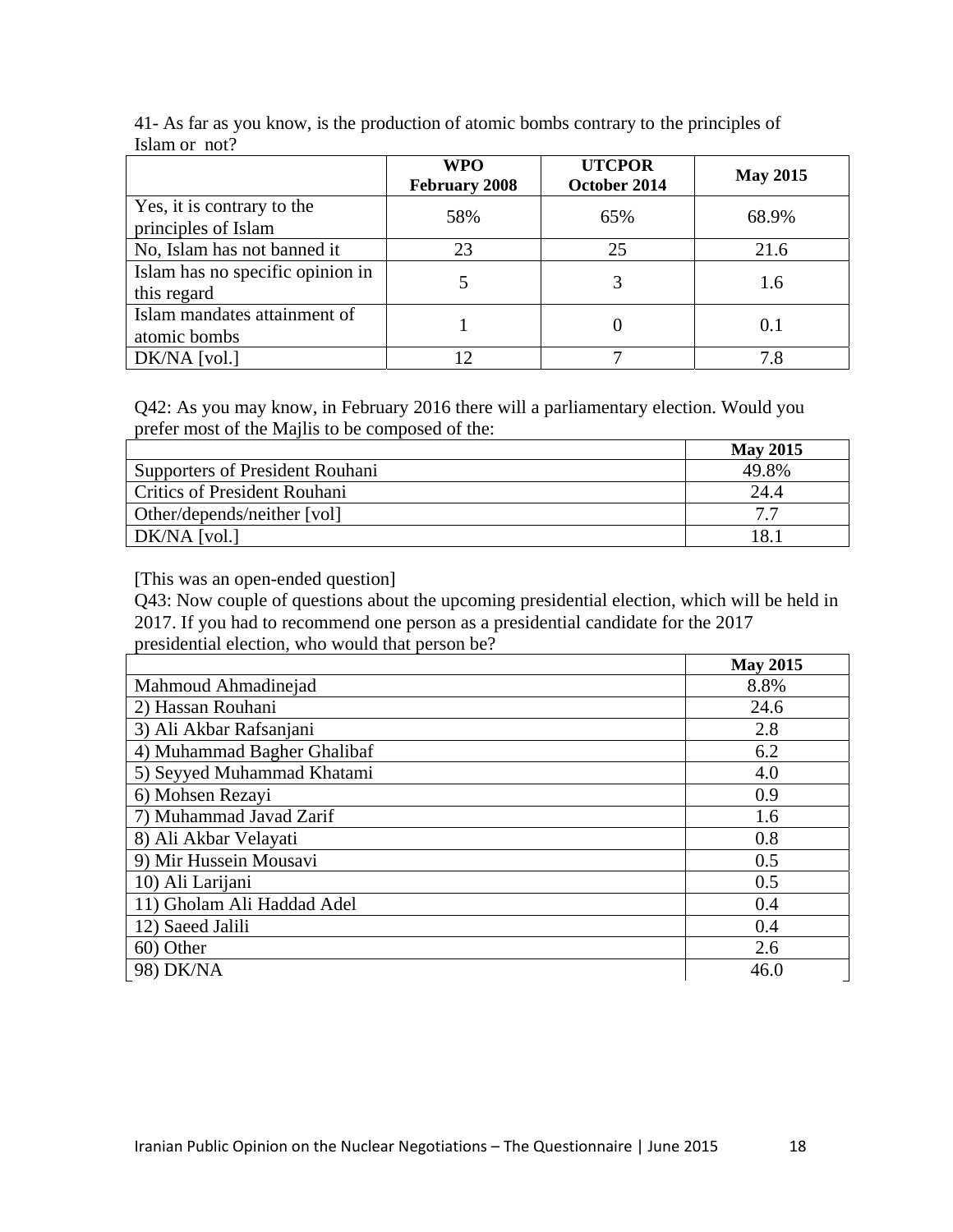Q44: Now assume that it is now 2017, and Mr.Rouhani and Mr. Ahamadinejad were both presidential candidates. In that case, which one these two would you vote for?

|                             | <b>May 2015</b> |
|-----------------------------|-----------------|
| Mr. Rouhani                 | 53.4%           |
| Mr. Ahmadinejad             | 26.6            |
| Other/depends/neither [vol] | 11.3            |
| DK/NA [vol.]                | 8.7             |

#### **Demographics:**

Now I would like to ask some question about yourself: D1- Sex:

|        | <b>May 2015</b> |
|--------|-----------------|
| Male   | 46.2%           |
| Female | ടറ റ<br>JJ.O    |

### D2- In what year were you born?

|                    | <b>May 2015</b> |
|--------------------|-----------------|
| Under 26 years old | 19.8%           |
| 26 to 35 years old | 25.2            |
| 36 to 45 years old | 22.7            |
| Over 45 years old  | 31.5            |
| Not reported       | $0.\delta$      |

### D3- What is your level of education?

|                                    | <b>May 2015</b> |
|------------------------------------|-----------------|
| Illiterate                         | 6.6%            |
| Up to the end of Elementary School | 14.2            |
| Up to the end of Middle School     | 10.3            |
| Up to High School Diploma          | 5.3             |
| High School Diploma                | 25.6            |
| AA Degree / Undergraduate Student  | 16.0            |
| Undergraduate Degree               | 16.7            |
| Over Undergraduate Degree          | 5.2             |
| Not reported                       | 0.2             |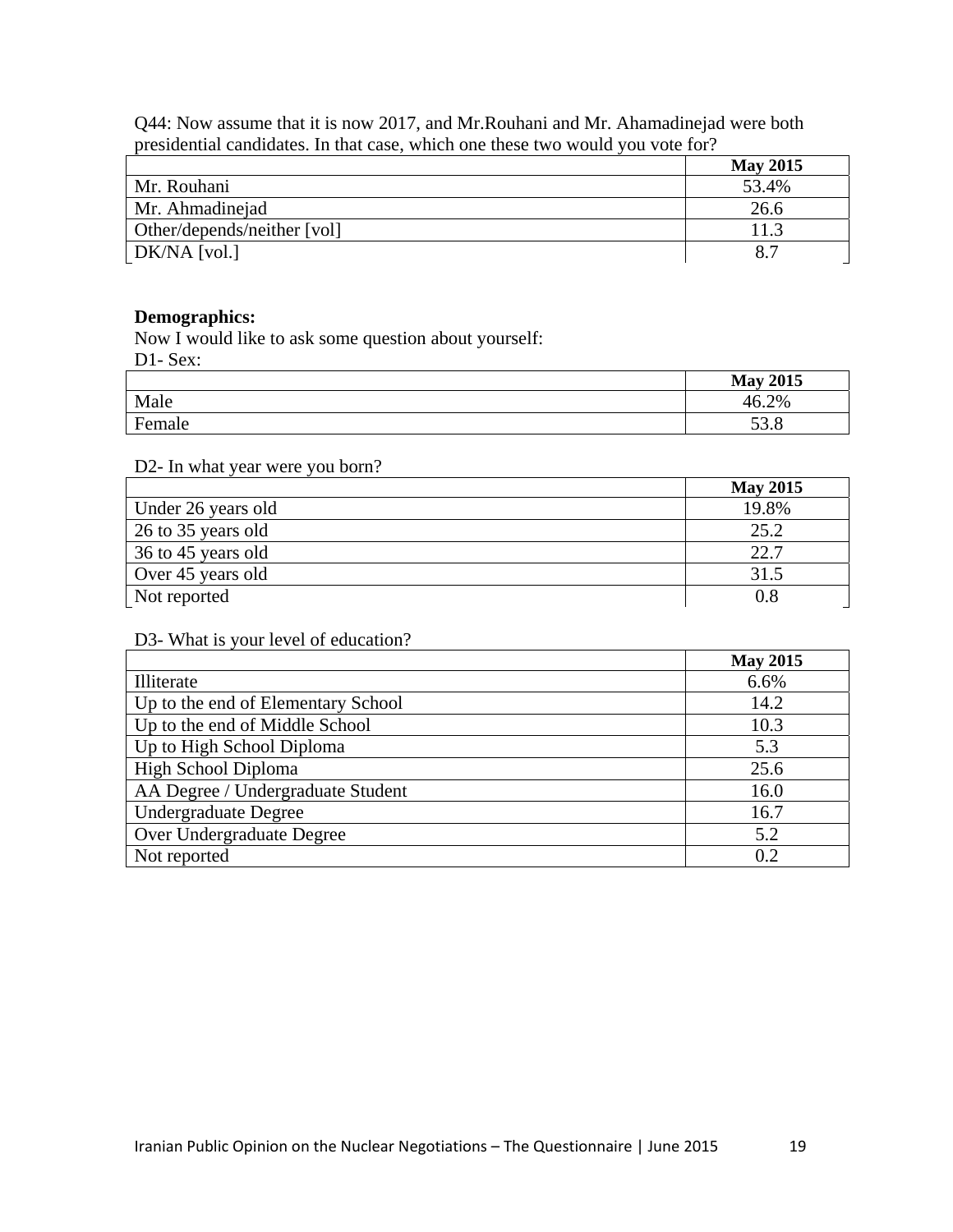# D4- What is your ethnicity?

|                           | <b>May 2015</b> |
|---------------------------|-----------------|
| Fars                      | 48.7%           |
| Turk/Azeri                | 20.7            |
| Lur                       | 8.2             |
| Kurd                      | 8.0             |
| Arab                      | 1.6             |
| Baluch                    | 1.2             |
| Gilak/Mazandarani/Shomali | 9.8             |
| Other                     | 1.8             |

# D5- What is your employment situation?

|                                | <b>May 2015</b> |
|--------------------------------|-----------------|
| Employed in the public sector  | 11.5%           |
| Employed in the private sector | 22.8            |
| Student                        | 11.6            |
| Retired                        | 6.9             |
| Homemaker                      | 32.7            |
| Unemployed                     | 12.8            |
| Other                          | 1.5             |
| Not reported                   | 0.2             |

D6- How would you evaluate your family's economic situation as compared to others living in your city / village?

|                                 | <b>May 2015</b> |
|---------------------------------|-----------------|
| It is much better than others   | 1.8%            |
| It is better than others        | 19.4            |
| It is almost the same as others | 57.2            |
| It is worse than others         | 14.4            |
| It is much worse than others    | 6.2             |
| DK/NA [vol.]                    | 10              |

D7- On average, how often do you use the internet?

|                       | <b>May 2015</b> |
|-----------------------|-----------------|
| Everyday              | 31.5%           |
| At least once a week  | 16.9            |
| Less than once a week | 8.              |
| Never                 | 43.2            |
| DK/NA [vol.]          | 0.2             |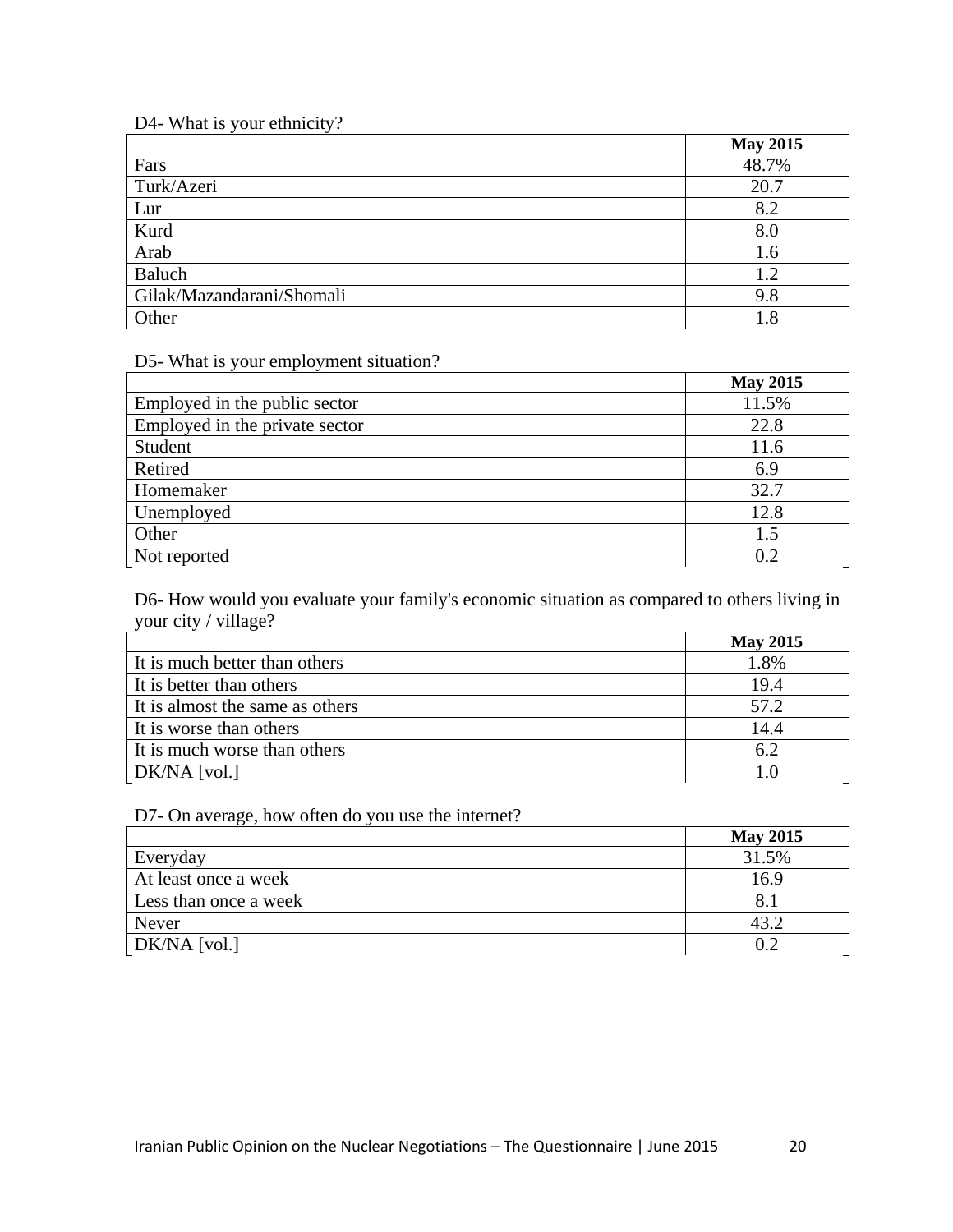D8 – In general, how religious do you consider yourself to be? Do you think you are:

|                      | <b>May 2015</b> |
|----------------------|-----------------|
| Very religious       | 31.0%           |
| Somewhat religious   | 62.0            |
| Not very religious   | $4_{.1}$        |
| Not religious at all | 17              |
| DK/NA [vol.]         |                 |

### D9 – Have you ever traveled outside of Iran?

|                 | <b>May 2015</b>  |
|-----------------|------------------|
| Yes, I have     | 34.0%            |
| Not, I have not | 65.7             |
| $DK/NA$ [vol.]  | $0.\overline{3}$ |

[This was an open-ended question. It was only asked of those who have traveled outside of Iran]

D9.1 – Which country did you most recently travel to? [Accept city names]

|                                     | <b>May 2015</b> |
|-------------------------------------|-----------------|
| Mecca/Medina (Saudi Arabia)         | 7.8%            |
| Karbala / Najaf (Iraq)              | 12.2            |
| Syria                               | 2.6             |
| Turkey                              | 3.7             |
| Dubai / UAE                         | 2.0             |
| Malaysia                            | 0.6             |
| Thailand                            | 0.6             |
| European countries                  | 2.9             |
| Other Asian countries               | 1.2             |
| <b>United States</b>                | 0.3             |
| DK/NA                               | 0.2             |
| I have not traveled outside of Iran | 66.0            |